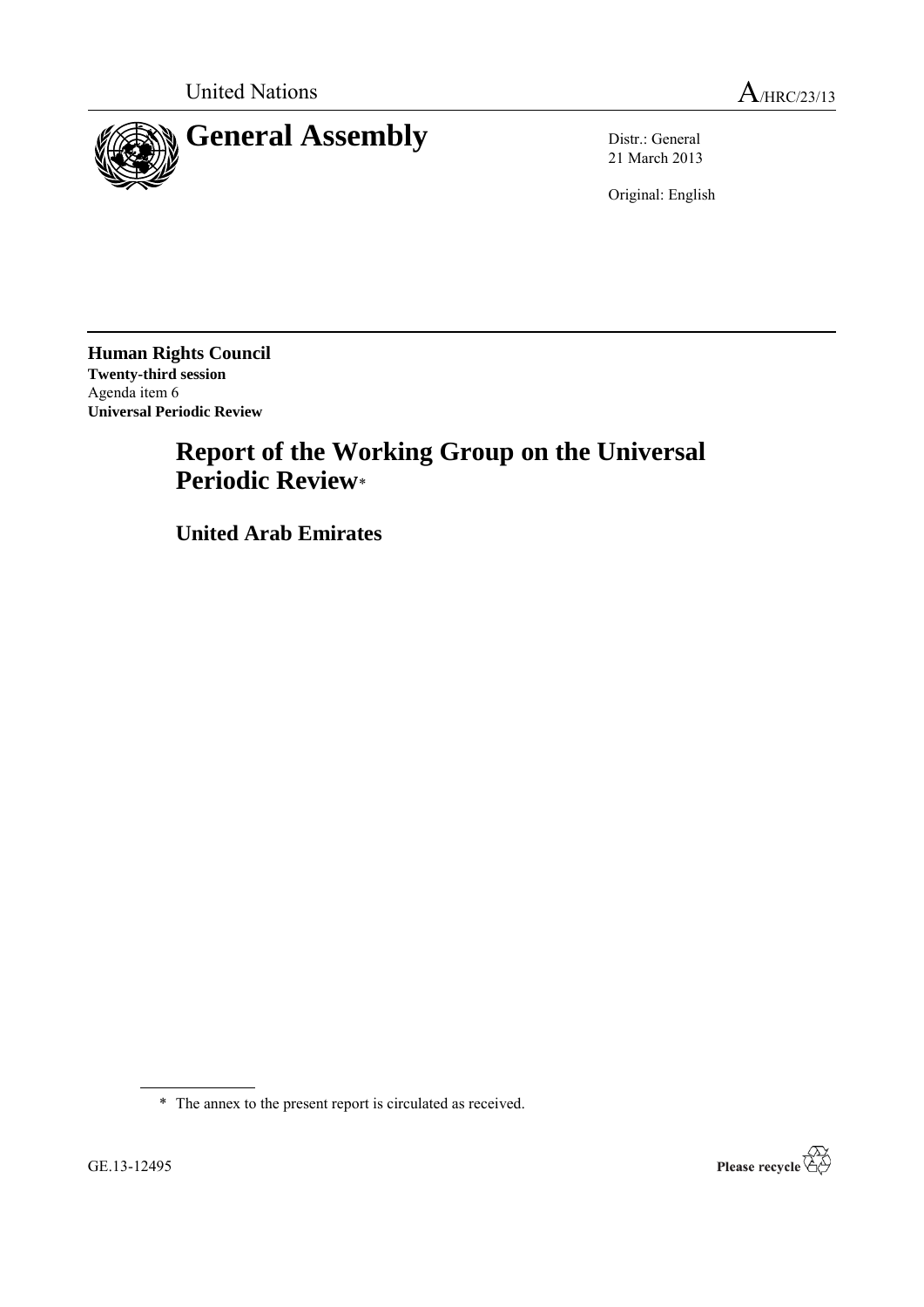### **A/HRC/23/13**

# Contents

|       |    | Paragraphs | Page         |
|-------|----|------------|--------------|
|       |    | $1 - 4$    | 3            |
|       |    | $5 - 127$  | 3            |
|       | A. | $5 - 22$   | $\mathbf{3}$ |
|       | B. | $23 - 127$ | 5            |
| П     |    | 128-129    | 16           |
| Annex |    |            |              |
|       |    |            |              |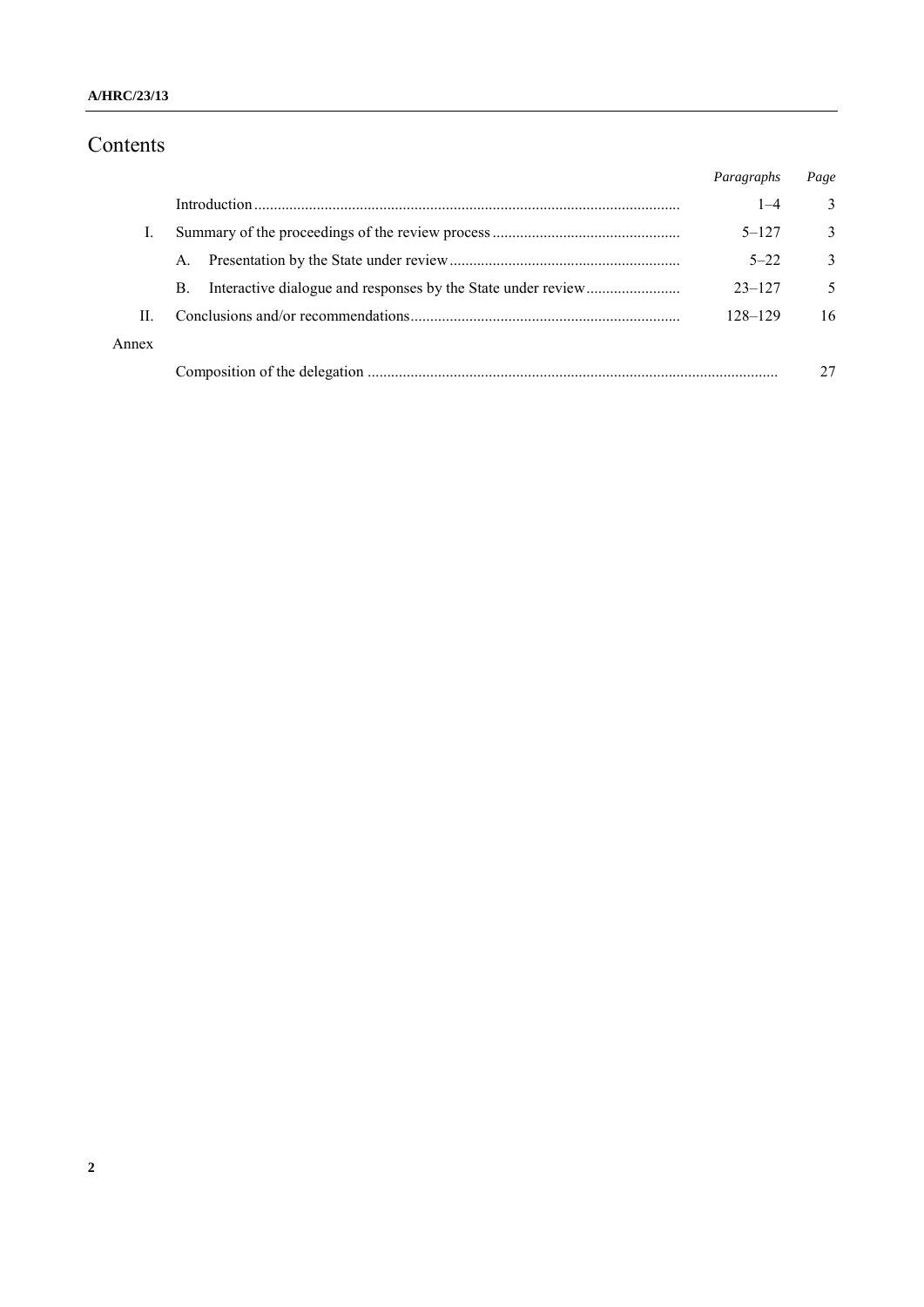# **Introduction**

1. The Working Group on the Universal Periodic Review (UPR), established in accordance with Human Rights Council resolution 5/1 of 18 June 2007, held its fifteenth session from 21 January to 1 February 2013. The review of the United Arab Emirates was held at the 12<sup>th</sup> meeting, held on 28 January 2013. The delegation of the United Arab Emirates was headed by the Minister of Foreign Affairs Anwar Mohammad Gargash. At its 16th meeting, held on 31 January 2013, the Working Group adopted the report on the United Arab Emirates.

2. On 14 January 2013, the Human Rights Council selected the following group of rapporteurs (troika) to facilitate the review of the United Arab Emirates: Ethiopia, Germany and Thailand.

3. In accordance with paragraph 15 of the annex to resolution 5/1 and paragraph 5 of the annex to resolution  $16/21$ , the following documents were issued for the review of the United Arab Emirates:

(a) A national report submitted/written presentation made in accordance with paragraph 15 (a) (A/HRC/WG.6/15/ARE/1 and Corr.1);

A compilation prepared by the Office of the United Nations High Commissioner for Human Rights (OHCHR) in accordance with paragraph 15 (b) (A/HRC/WG.6/15/ARE/2);

(c) A summary prepared by OHCHR in accordance with paragraph 15 (c) (A/HRC/WG.6/15/ARE/3).

4. A list of questions prepared in advance by the Netherlands, Norway, Mexico, Slovenia, Spain, Sweden and the United Kingdom of Great Britain and Northern Ireland was transmitted to the United Arab Emirates through the troika. These questions are available on the extranet of the UPR.

## **I. Summary of the proceedings of the review process**

#### **A. Presentation by the State under review**

5. The head of the United Arab Emirates delegation noted that the UPR process represented a beacon for the cause of human rights worldwide and an unparalleled opportunity for the United Arab Emirates to promote a transparent and inclusive approach to human rights. He described steps undertaken since the 2008 UPR in order to implement the outcomes of that review, noting that, in 2010, a committee comprised of Government bodies and advisers from civil society had been set up to ensure follow-up to commitments made. The committee now acted as a permanent forum for the consultative process with civil society and had conducted a wide consultation with stakeholders in preparing the national report for the 2013 UPR.

6. The delegation recalled that at the 2008 UPR, the United Arab Emirates had accepted 36 recommendations and made 9 additional voluntary pledges, of which more than 90 per cent were implemented. The report of the United Arab Emirates for the 2013 UPR demonstrated the efforts made to act on the findings of the review, and the continuous progress achieved.

7. The delegation explained that the United Arab Emirates had a stable political system characterized by a consultative relationship between its citizens and its Government, the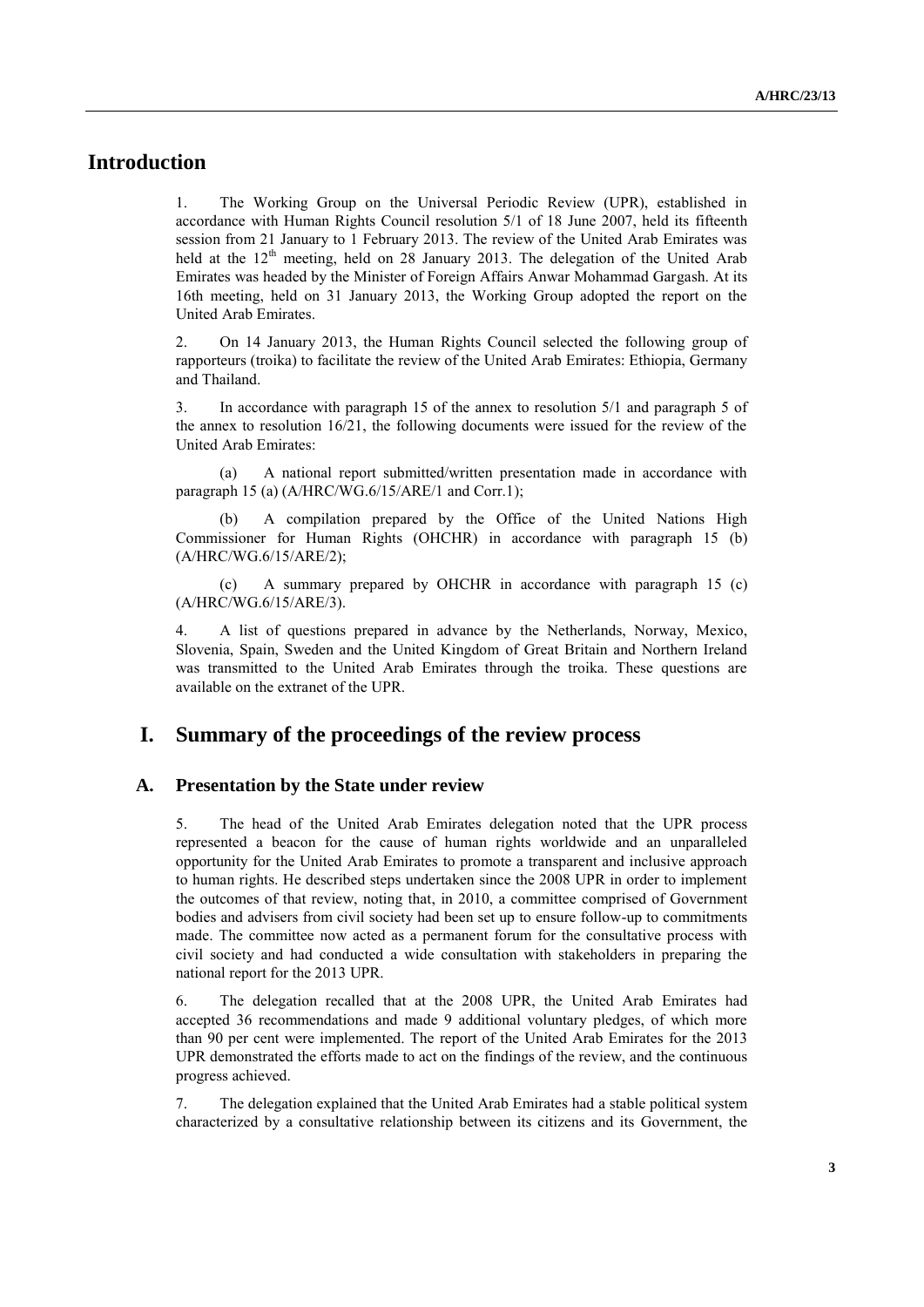application of the rule of law and good governance. Although the United Arab Emirates took pride in its achievements, it was never satisfied with the status quo and was strongly committed to further improving the situation. The Government took concerns of any possible violation of human rights very seriously and was constantly working to strengthen its capacity to respond to these.

8. The delegation then outlined measures taken since 2008 to enhance the legislative and institutional frameworks for the promotion of human rights, noting that the Constitution had been amended in 2009, and that the tenure of the Federal National Council members had been extended to four years.

9. He explained that the United Arab Emirates had implemented diverse legislative initiatives, including measures to strengthen the rights of workers and of persons with disabilities, and that it was in the process of adopting a federal law concerning children's rights.

10. The delegation highlighted that several governmental entities concerned with human rights had been established, and that studies had been carried out on national human rights institutions with a view to informing decisions about the institutional framework in the United Arab Emirates.

11. Noting that the engagement of the United Arab Emirates with the international community in the field of human rights needed to be multifaceted, the United Arab Emirates noted that it was studying the accession to international conventions, in addition to further cooperation with treaty bodies and special procedures, the UPR and the activities of the Human Rights Council. In this vein, the United Arab Emirates had already acceded to various international conventions, including, most recently, the Convention against Torture. The United Arab Emirates would continue to review and actively consider ratification of other international human rights instruments.

12. Furthermore, the United Arab Emirates welcomed visits by United Nations Special Rapporteurs and had received visits by the Special Rapporteur on the Sale of Children, Child Prostitution and Child Pornography, and the Special Rapporteur on Racism and Racial Discrimination in 2009, and by the Special Rapporteur on Trafficking in Persons in 2012.

13. On labour rights, the delegation explained that the United Arab Emirates had an extensive strategy for safeguarding the rights of workers and improving their work and living conditions, and that it was fully committed to strengthening the rights of workers so that they could enjoy opportunity in the United Arab Emirates, free of any form of abuse or exploitation. Measures to protect labour rights included (a) the conclusion of memoranda of understanding with major labour-exporting countries; (b) regulations protecting the rights of workers in case of disputes with employers; (c) a new wage protection system introduced in 2009; (d) measures guaranteeing decent and safe accommodation for workers; (e) provisions regarding medical care; and (f) rights for workers to move from one job to another without time limitations. In addition, the Government had recently approved a new law to protect domestic workers, which would be issued this year and would afford far greater protection.

14. The delegation further emphasized that the right to practice religion freely was a firmly protected right.

15. Regarding women's rights, the delegation highlighted the strong record of the United Arab Emirates, noting that women participated meaningfully in every facet of civic and political life, and that in December 2012, the Cabinet had made it compulsory for corporations and Government agencies to include women on their boards of directors. Women also played an important role in the Federal National Council and occupied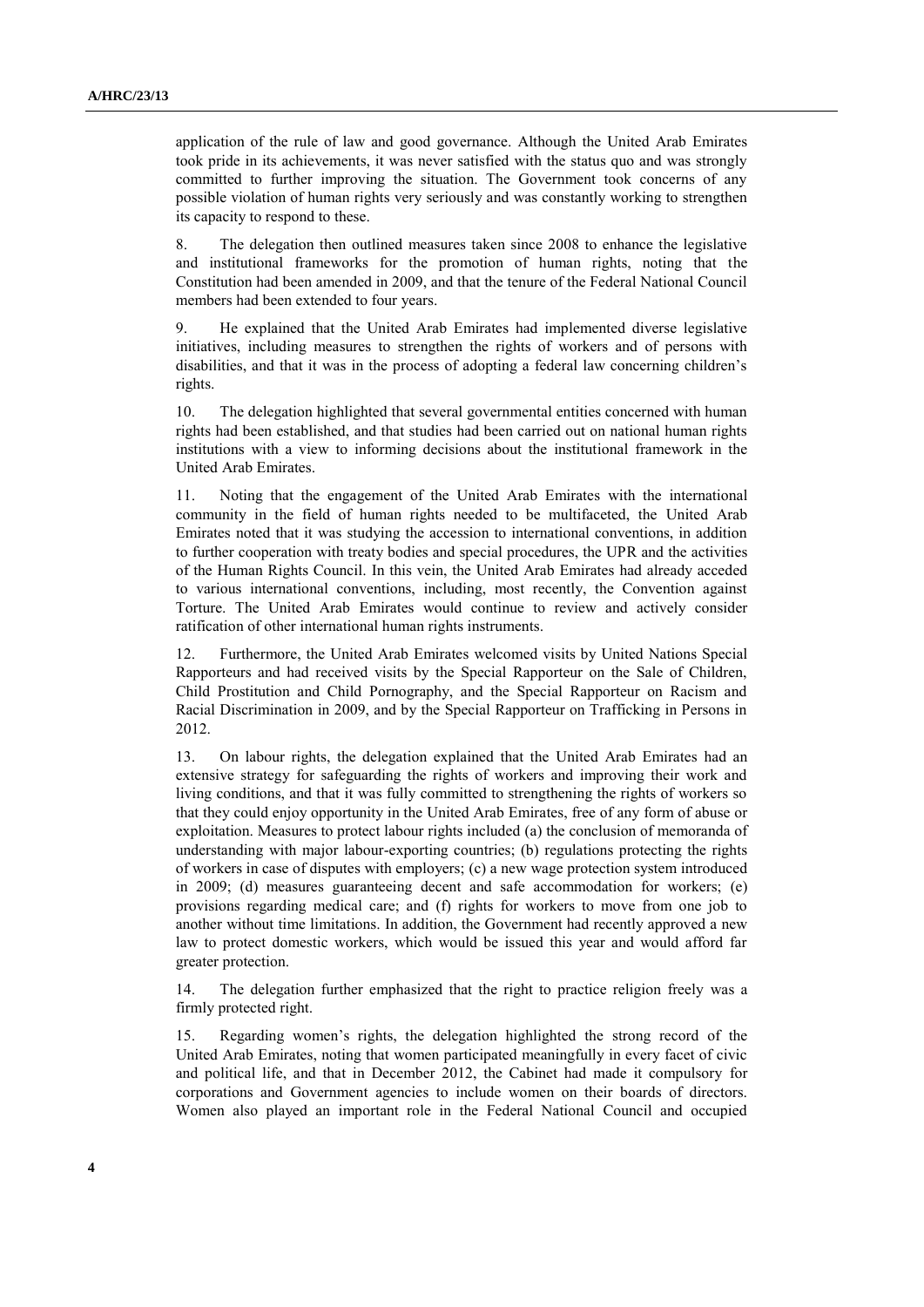leadership positions in different institutions. For example, there were four women in the Federal Cabinet and there were a number of female federal judges. Furthermore, women were major contributors to the United Arab Emirates economy. Thus, the Council of Businesswomen in the United Arab Emirates had more than 12,000 members, who ran more than 11,000 ventures, with an estimated value of \$3.4 billion.

16. In 2011 the United Arab Emirates had taken another important step in cementing the rights of women when the United Arab Emirates President issued a decree according citizenship rights to children born to Emirati women but whose father is not Emirati. It accords them citizenship rights, and at the age of 18 they have the choice of taking United Arab Emirates nationality or retaining the father's nationality. The Government was taking the implementation of recommendations on women's rights very seriously and was in the process of adopting a National Strategy for the Advancement of Women for 2013 to 2017.

17. Regarding human trafficking, the delegation noted that the United Arab Emirates was committed to the global effort to combat this phenomenon and was taking a lead on this issue regionally. It was the first country in the Arab region to enact a comprehensive anti-trafficking law, and remarkable progress had been made since 2007 on the United Arab Emirates' anti-trafficking strategy. Related initiatives had included (a) training courses and workshops; (b) a media campaign to enhance public awareness; (c) a strategy to combat all forms of forced labour; and (d) an expansion in the number of shelters for women and children victims of human trafficking and sexual exploitation.

18. Regarding the United Arab Emirates' international commitments, the delegation noted that in 2011 the United Arab Emirates had disbursed a total of \$2.1 billion in grants and loans to development, humanitarian and charity programmes worldwide.

19. The United Arab Emirates also highlighted its attention to organizing workshops focused on spreading human rights principles among law enforcement authorities in charge of combating terrorism, and the allocation of significant resources to infrastructure development in remote areas.

20. The progress achieved in the United Arab Emirates was also evidenced by its ranking in the United Nations' Human Development Index, which indicated that the United Arab Emirates had the highest level of human development in the Arab world.

21. Referring to challenges in connection with the turbulence in the Arab world over the previous two years, the delegation stated that the United Arab Emirates had worked to maintain its stability and security, protect the progressive nature of its society and prevent extremism from gaining a foothold. Noting that every country had to find the right balance between preserving civil liberties and maintaining national security, the delegation stated that the United Arab Emirates had not shied away from its responsibility to protect national security, but would continue to exercise this responsibility strictly within the framework of its constitution, laws and judicial practices, with due respect for international human rights principles.

22. In this vein, the head of delegation reaffirmed the United Arab Emirates' commitment to the promotion of human rights and to multilateral engagement, including through the UPR process.

#### **B. Interactive dialogue and responses by the State under review**

23. During the interactive dialogue, 88 delegations made statements. Recommendations made during the dialogue are to be found in chapter II of the present report.

24. Armenia noted the Government's positive approach towards the visit of the High Commissioner for Human Rights and the Special Rapporteur on racism. It commended the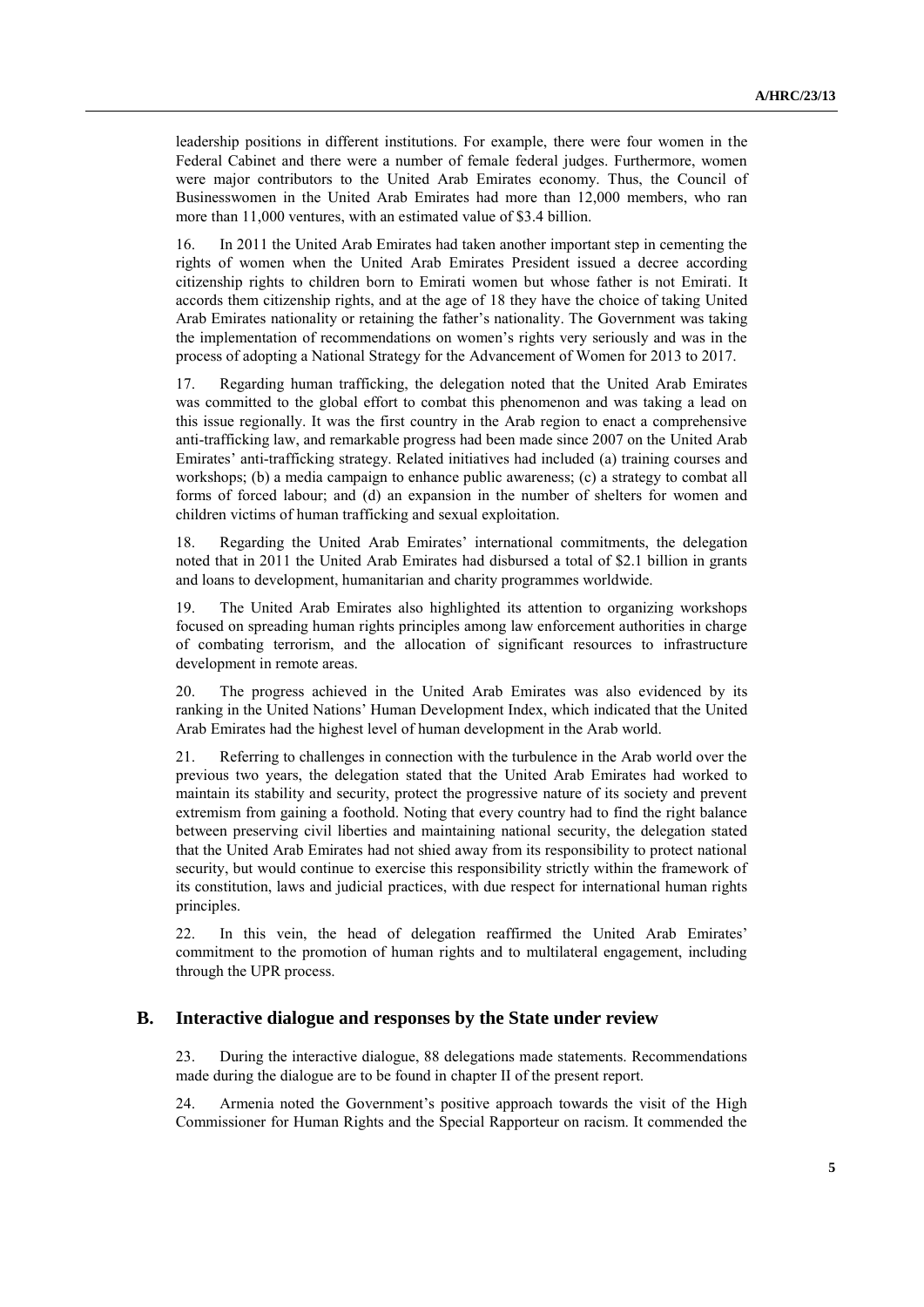Government's commitment to education and steps taken to incorporate human rights into compulsory education. It noted the National Strategy for the advancement of women. It made recommendations.

25. Canada recalled the United Arab Emirates' 2008 pledge to establish a National Human Rights Institution (NHRI) and enquired about progress. It welcomed steps to improve the living and working conditions of migrant workers, promote values of equality and respect international refugee protection standards despite the absence of a regulating framework. It made recommendations.

26. Austria enquired about steps to better protect religious minorities and ensure freedom of religion and belief. It also asked about the time frame for the enactment of the new legislation on domestic workers and implementation measures. It made recommendations.

27. Azerbaijan congratulated the United Arab Emirates on its accession to certain human rights instruments. It commended efforts to empower women, including through legislative reform. It noted the improvement of education through the establishment of education councils. It made recommendations.

28. Bahrain commended the adoption of legislation and national plans concerning the elderly, the protection of migrant workers, the care of children of unknown parents and the empowerment of women. It wished to know whether there was a mechanism for consulting civil society on human rights policies and legislation. Bahrain made recommendations.

29. Bangladesh welcomed Government efforts to consolidate the human rights situation and commended the formulation of a strategy regarding migrant workers' rights. It requested information on measures taken to protect the wages of workers. It made a recommendation.

30. Belarus noted the commitment of the United Arab Emirates to combat human trafficking. It welcomed its accession to the Palermo Protocol and its cooperation with the Special Rapporteurs on human trafficking and on the sale of children, child prostitution and child pornography. It noted the high level of medical care provided to citizens. It made recommendations.

31. Belgium commended efforts to give effect to the results of the first cycle review and encouraged the United Arab Emirates to continue on this path. It was concerned about restrictions to freedoms of expression and association. It made recommendations.

32. Bhutan noted the establishment of a National Committee to Combat Human Trafficking and asked about mechanisms to support victims of trafficking. It encouraged the United Arab Emirates to continue its cooperation with human rights mechanisms. It made a recommendation.

33. Brazil recognized efforts made against human trafficking and on migrant workers. It was encouraged by measures to expand women's opportunities and asked which national policies, measures and legislation were in place to address racial discrimination. It made recommendations.

34. Brunei Darussalam welcomed steps to strengthen women's rights. It was also encouraged by initiatives to ensure the right to education, such as the project to integrate young persons with special needs in schools. It commended the United Arab Emirates' role as host to the headquarters of the International Renewable Energy Agency (IRENA). It made a recommendation.

35. Burkina Faso noted the ratification of several international human rights instruments, bills under consideration regarding migrant workers and the rights of the child, and the establishment of a centre for child protection. It made recommendations.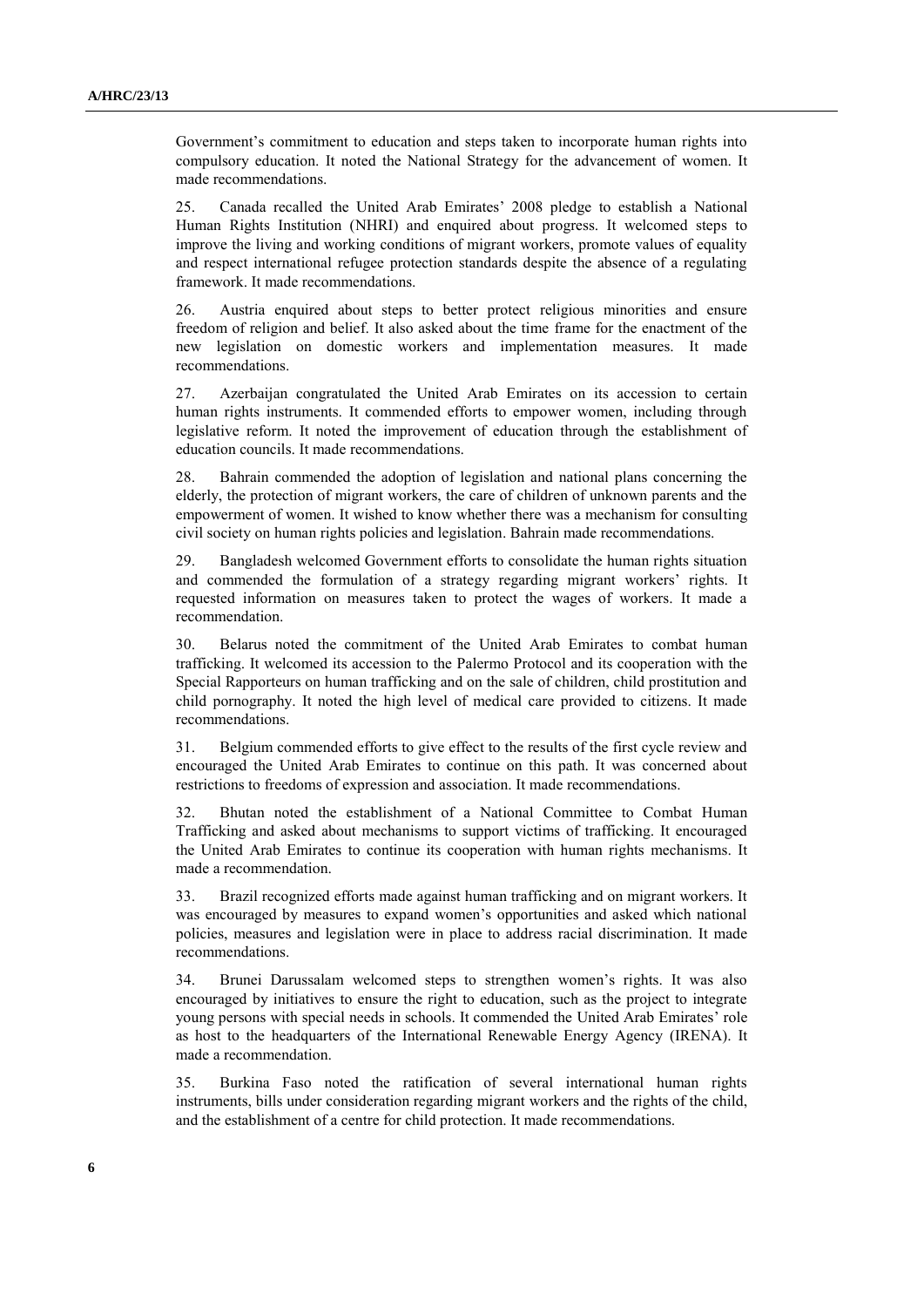36. Australia welcomed the United Arab Emirates' efforts to eliminate gender-based discrimination, including through granting citizenship rights to all children of United Arab Emirates women. It encouraged further measures to strengthen the human rights framework, including regarding freedoms of expression and assembly. It made recommendations.

37. Chad commended the will of the Government to improve the protection of human rights, in particular through constitutional amendments and adoption of legislation. It encouraged the United Arab Emirates to continue its cooperation with human rights mechanisms to remove all obstacles to the full enjoyment of all rights.

38. Chile commended measures adopted to promote human rights and the ratification of various conventions. It welcomed the importance placed by the authorities on evaluating existing strategies to promote women's rights. It made recommendations.

39. China commended the United Arab Emirates on achievements in advancing the empowerment of women, the protection of rights of children, persons with disabilities and the elderly, and its investment in health, education and social protection. It noted with satisfaction the Government's focus on the green economy and sustainable resources. It made recommendations.

40. Costa Rica highlighted the absence of a prohibition of discrimination based on national origin, and noted that the kafala system often stripped workers of protection in law and in practice. It echoed concern expressed by the Committee on the Elimination of Discrimination against Women (CEDAW) regarding the trafficking of women and children. It made recommendations.

41. Côte d'Ivoire applauded initiatives in respect of child rights and human rights training targeted at Government officials and police officers. It invited the Government to continue such training, improve its implementation and extend its scope. It made recommendations.

42. Cuba commended the steady progress made by the United Arab Emirates in promoting and protecting human rights. Cuba asked what measures had been taken to promote the right to education. It made recommendations.

43. Cyprus acknowledged the commitment of the United Arab Emirates to protect the rights of migrant workers, including through legislative decisions, and to ensure their access to decent housing. It encouraged the United Arab Emirates to consider ratifying International Labour Organization (ILO) Conventions Nos. 87 and 98. It made recommendations.

44. Denmark was concerned about alleged violations of freedoms of expression, assembly and association, including attempts to deprive political activists of their citizenship. It welcomed the signing of the Rome Statute and asked about its possible ratification. It made recommendations.

45. Djibouti welcomed the adoption of policies to strengthen human rights. It asked what results had been achieved following the Government's introduction of the principles of human rights in the country's education programme and what actions the State had taken to promote participation in political life for future generations.

46. Ecuador noted that the country had fulfilled many of the commitments and recommendations from the first cycle regarding the ratification of international conventions. It also welcomed efforts towards the achievement of gender equality in society. It made recommendations.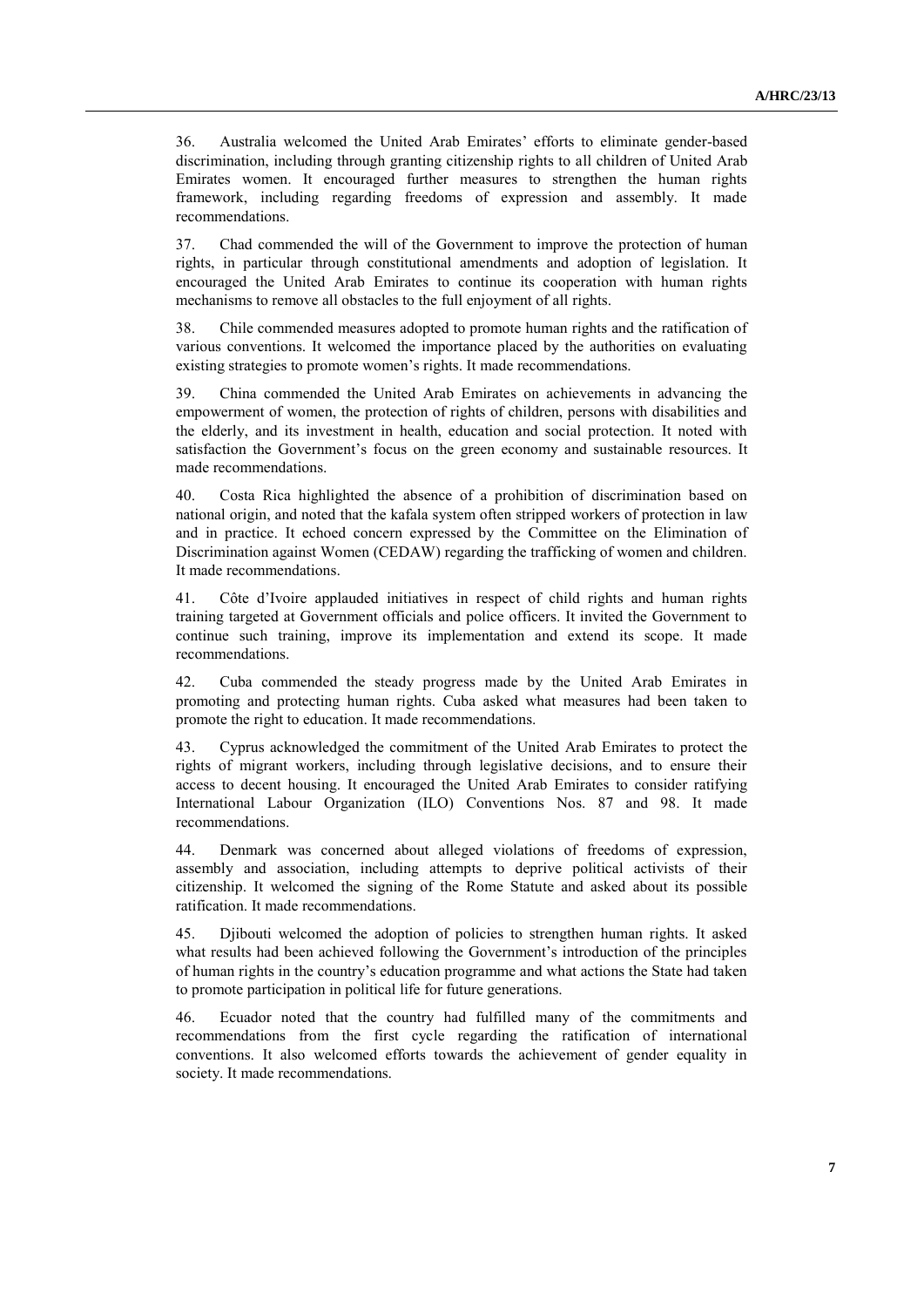47. Egypt commended steps such as the establishment of human rights departments within ministries, a department to combat trafficking in persons, and shelters for women and the victims of trafficking. It made recommendations.

48. Estonia commended the country for its ratification of the Committee against Torture (CAT) and the Protocol to Prevent, Suppress and Punish Trafficking in Persons, especially Women and Children. It welcomed measures to promote migrant workers' rights and combat human trafficking, and urged the Government to continue its efforts to that end. It made recommendations.

49. Ethiopia welcomed the national plan to implement the recommendations from the first cycle. It requested clarification on measures to protect the rights of migrant workers and encouraged the United Arab Emirates to continue its active engagement with the countries of origin. It made a recommendation.

50. Finland was concerned that the United Arab Emirates was not party to many important human rights instruments and requested information regarding the ratification of the International Covenant on Civil and Political Rights (ICCPR) and the International Covenant on Economic, Social and Cultural Rights (ICESCR). It also expressed concern about the country's reservations to CEDAW. It made recommendations.

51. France commended efforts to strengthen protection of human rights, particularly with regard to migrant workers and women. It congratulated the United Arab Emirates on its ratification of CAT and the Convention on the Rights of Persons with Disabilities (CRPD). It made recommendations.

52. The United Arab Emirates delegation, commenting on questions related to religious tolerance, stated that this was a major success story of the United Arab Emirates as it had successfully married Muslim tradition with the presence of various other religious practices in the country. The United Arab Emirates had also successfully handled situations in which it had been crucial to reconcile national security with an open society and freedom of expression. Regarding women, the delegation said that the United Arab Emirates had one of the most progressive records in the region.

53. Regarding labour issues, the delegation stated that, in 2008, the United Arab Emirates had set up an Office for the protection of wages to ensure that workers were paid in accordance with their contracts. Since 2010, a decision had allowed workers to move to another company after expiration of their contracts, or upon non-respect of their contracts by their employers. Moreover, the Ministry of Interior had taken efforts to ensure that foreign passports could not be withheld except by a legal order, although workers could choose to keep their passports with their employers. The United Arab Emirates had also worked with labour-exporting countries to ensure respect for workers and prevent their exploitation.

54. Regarding accession to international conventions, the representative of the United Arab Emirates stated that the country was considering accession to some conventions. With regard to ICCPR and ICESCR, the United Arab Emirates was in the process of considering whether those Covenants were compatible with national legislation and relevant cultural and religious values. With regard to reservations to the Convention on the Rights of the Child (CRC), the United Arab Emirates was studying whether it would be possible to withdraw some of them, as recommended by a recent study. Concerning reservations to CEDAW, the United Arab Emirates intended to ensure equality between men and women first before addressing this issue. Regarding the Optional Protocol to the Convention against Torture (OPCAT), the United Arab Emirates reiterated that it had ratified CAT only in 2012 and that it would look into this matter in the near future. With regard to the Rome Statute signed in November 2000, the United Arab Emirates would take the common position of Arab countries concerning its ratification.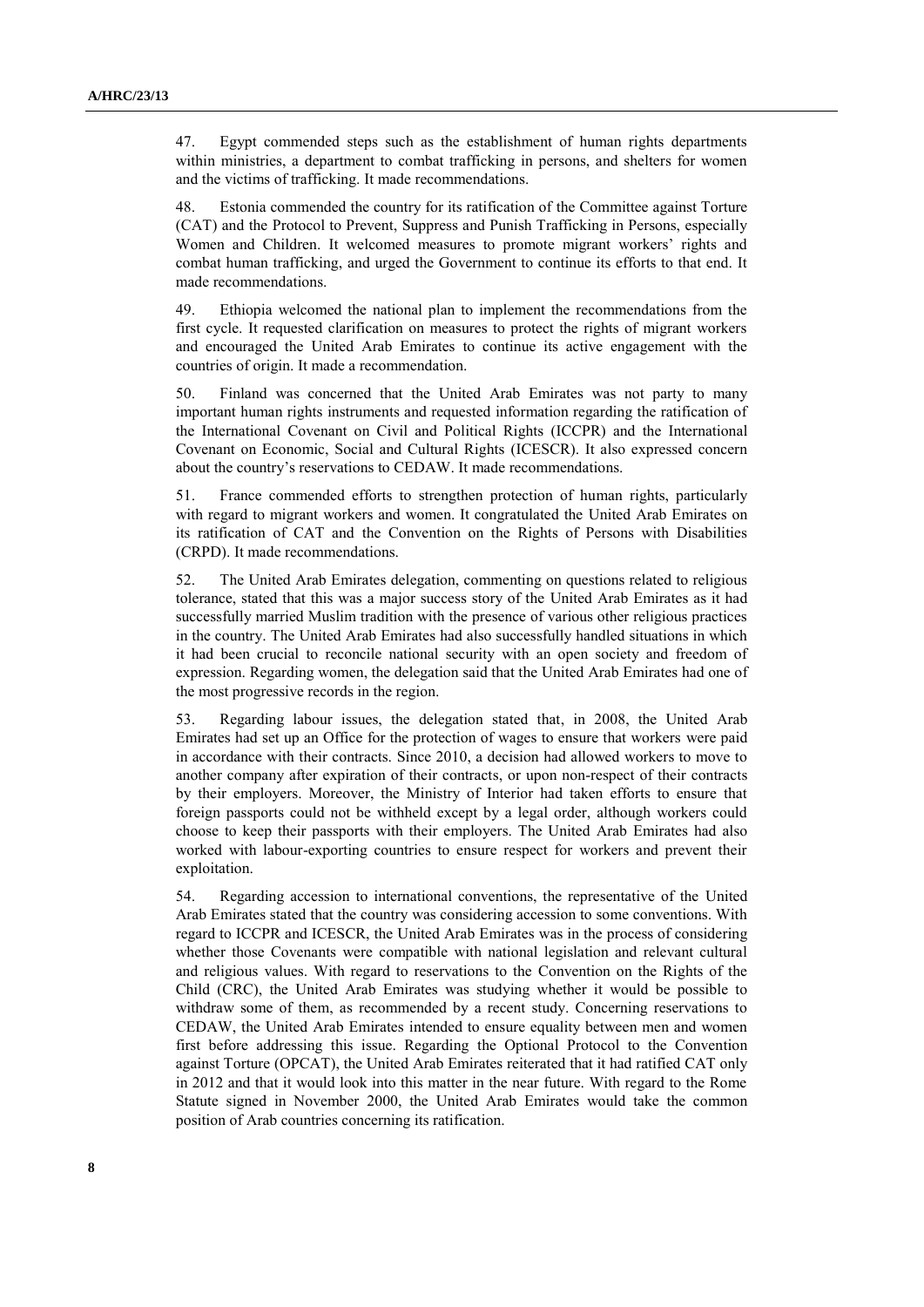55. The United Kingdom of Great Britain and Northern Ireland encouraged the United Arab Emirates to strengthen the protection of foreign workers, including by implementing legislation to curb abuses and improve working conditions. It also urged the United Arab Emirates to establish a National Human Rights Institution and abolish the death penalty. It made recommendations.

56. Greece asked about efforts to establish a national independent human rights institution. It requested further information on the results of actions taken with regard to trafficking in persons. Lastly, it asked the United Arab Emirates to provide an evaluation of its actions concerning human rights education. It made a recommendation.

57. Guatemala welcomed the incorporation of human rights departments within various ministries. It welcomed also the ratification of CAT and CRPD. It urged the United Arab Emirates to continue initiatives to ensure that all women may fully exercise their rights and freedoms on an equal footing with men. It made a recommendation.

58. Hungary congratulated the United Arab Emirates on its high ranking in the index on the rule of law and judicial transparency. It noted that the United Arab Emirates ranked first in the Arab world in the gender equality index published by the World Economic Forum in 2011. It made a recommendation.

59. India hoped that adequate monitoring mechanisms were in place to ensure the implementation of domestic legislation. It welcomed the wide range of interrelated national policies and strategies, and legislation to improve women's rights. It urged the United Arab Emirates to implement the Electronic Contract and Validation System. It made recommendations.

60. Indonesia commended the United Arab Emirates' ranking in development according to the Human Development Report. It welcomed various measures to empower women. It encouraged the United Arab Emirates to continue its exemplary role in the promotion of human rights in the region. It made recommendations.

61. Iraq noted the United Arab Emirates' commitment to advance in the area of human rights and the measures adopted since the first UPR. It commended the ratification of CAT. It requested further information on measures taken to protect the rights of the elderly. It made a recommendation.

62. Ireland encouraged the United Arab Emirates to establish a human rights institution in accordance with the Paris Principles. It stressed the importance of ensuring that the Internet remained an open, global and public forum and that freedom of expression was fully respected. It made recommendations.

63. Italy asked how the United Arab Emirates intended to address the problem of consular assistance for foreign nationals detained by United Arab Emirates authorities. It was concerned about recurrent cases of gender violence and asked if the United Arab Emirates envisaged ad hoc measures aimed at better preventing such violence. It made recommendations.

64. Japan hoped that newly created national human rights organizations would function effectively to further improve the human rights situation. It noted concerns about the detention of human rights defenders and hoped that the United Arab Emirates would eliminate such concerns by releasing information. It made recommendations.

65. Jordan appreciated the United Arab Emirates' institutional and legislative advances, including federal laws on the rights of disabled persons. It commended the creation of a Human Rights Department at the Interior Ministry and operational measures to improve the conditions of foreign workers. It asked about efforts to promote human rights in developing countries. It made a recommendation.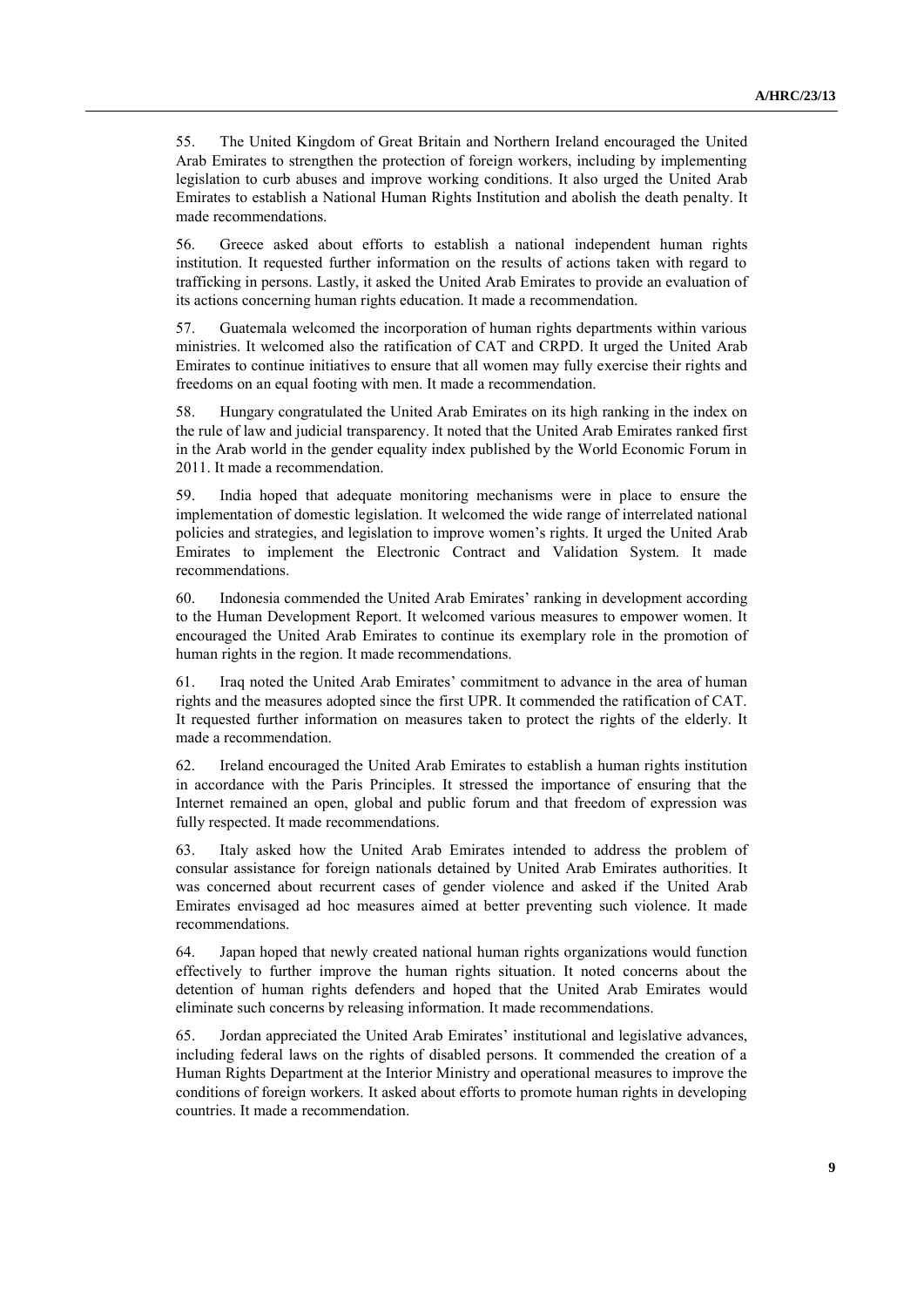66. Kenya noted the United Arab Emirates' commitment to improving human rights. It encouraged the United Arab Emirates to establish a national human rights institution. Kenya made a recommendation.

67. Kuwait noted the United Arab Emirates' commitment to strengthening political, economic, social and cultural rights, as well as freedom of the media and the press through a new federal bill on the mass media. It asked what mechanisms had been established to spread the culture of political participation. It made a recommendation.

68. Latvia took note of the United Arab Emirates' cooperation with Special Procedures and of the visits by the Special Rapporteurs on racism, sale of children and trafficking in persons, since 2009. It made recommendations.

69. Lebanon welcomed the concrete steps to implement the recommendations from the first UPR cycle. It requested more information about the empowerment of women and their political participation. Lebanon made a recommendation.

70. Libya welcomed the United Arab Emirates' policies and strategies, including on promoting women's and children's rights, combatting human trafficking, protecting workers' rights and raising the level of education. It made recommendations.

71. Malaysia applauded the United Arab Emirates' efforts in its human rights awareness raising programme, its promotion and protection of women's and children's rights and in its development of rural areas. It also commended the United Arab Emirates for its accession to CRPD. Malaysia made recommendations.

72. The Maldives congratulated the United Arab Emirates for progress in women's and labour rights, and its strengthening of institutions. It requested to know about initiatives to develop infrastructure in remote areas. It made recommendations.

73. Mauritania appreciated the United Arab Emirates' commitment to human rights, and its accession to various international instruments. It also appreciated action regarding the rights to education and health care, social protection and decent living conditions, gender equality, protection of the rights of the child, people with special needs and the elderly. It made a recommendation.

74. Mexico applauded the establishment of governmental bodies and public institutions for the defence of human rights, as well as regulations to guarantee the protection of women's physical and moral integrity, and their participation in political life. It made recommendations.

75. Montenegro took note of the United Arab Emirates' willingness to promote the role of women in society and eradicate human trafficking, but expressed concern that discrimination against women persisted. Montenegro made recommendations.

76. Morocco noted the progress made towards greater enjoyment of fundamental freedoms and human rights. It commended measures to spread a human rights culture, especially through the education system and relevant judicial training. It asked the United Arab Emirates to clarify the steps taken to introduce the human rights guiding principles and its relation to the business sector. It made recommendations.

77. Nepal appreciated the United Arab Emirates' launching of national human rights strategies. It also commended the United Arab Emirates' efforts in empowering women, protecting the rights of children, the elderly and persons with disabilities, and in promoting education, health care and social welfare. Nepal made recommendations.

78. The Netherlands commended the United Arab Emirates for its developments in several areas. It called upon the United Arab Emirates to extend a standing invitation to Special Procedures. It made recommendations.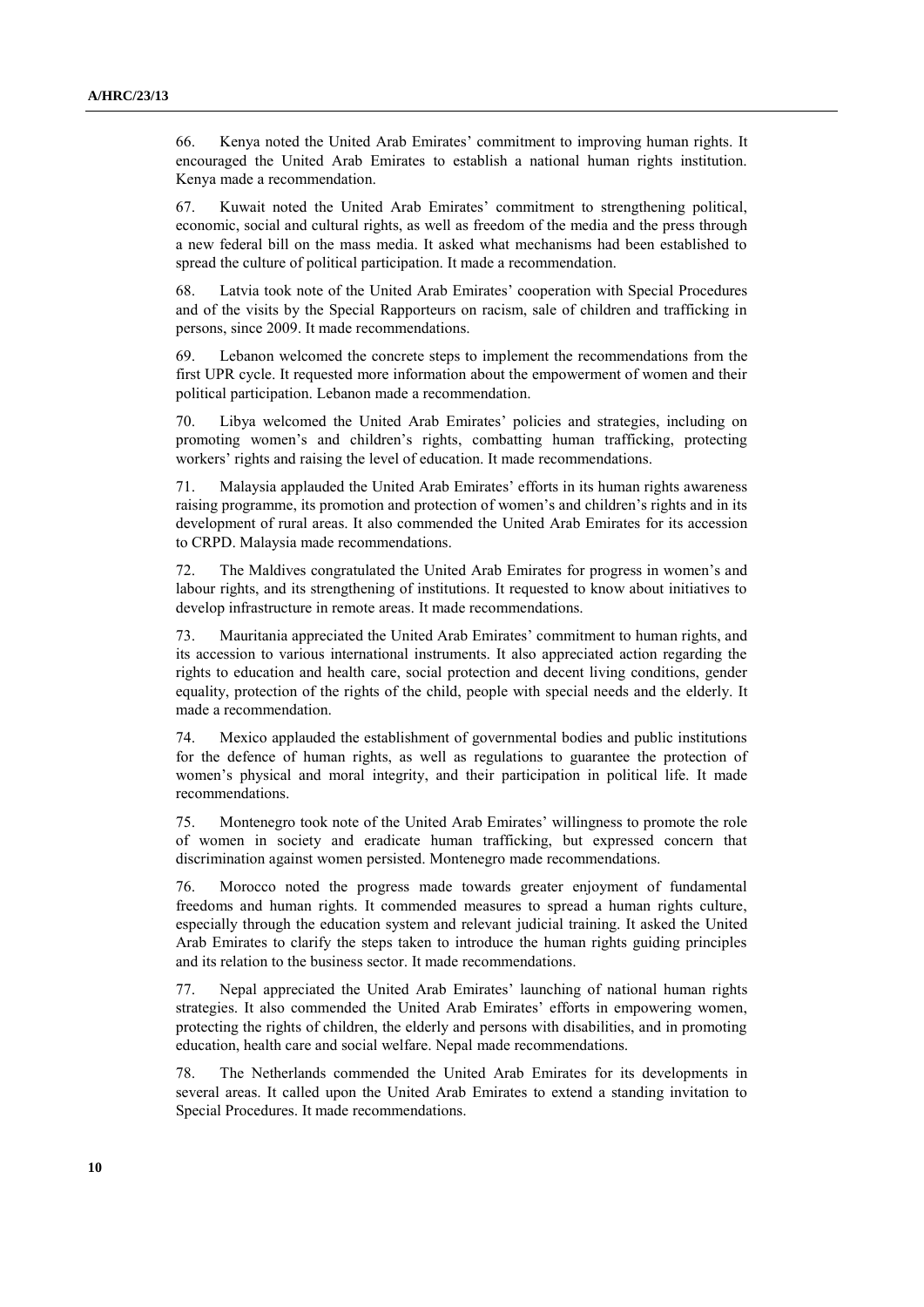79. Nicaragua highlighted the work of the United Arab Emirates since its last review, including the revision of its regulatory framework and the development of policies to strengthen the human rights system, particularly the rights of vulnerable groups. It encouraged the country to ratify new international instruments. It made a recommendation.

80. Norway expressed concern at the deterioration in freedom of expression and at reports of arbitrary detentions and arrests. It welcomed steps to improve the conditions of migrant workers, the forthcoming establishment of a human rights institution and the amendments to the law on citizenship. Norway made recommendations.

81. Oman noted that the United Arab Emirates was forging ahead with comprehensive developments to guarantee the fundamental rights of its individuals through political commitment and a package of legislations on rights such as health, education, security, non-discrimination and equality, and freedom of opinion and belief.

82. Pakistan appreciated the Government's efforts in honouring its voluntary pledges through accession to CAT and CRPD. It took note of the adoption of a manual on general standards for shared housing for workers, as well as the care for children of unknown parentage. It made recommendations.

83. The head of the United Arab Emirates delegation responded to various comments, including on labour issues, noting that improvements had been made in the labour conditions but that this was an area that would need continuous improvement in the United Arab Emirates. He welcomed comments from delegates from major labour-exporting countries who had highlighted their good cooperation with the United Arab Emirates on labour issues. The United Arab Emirates welcomed the increased transparency that had been brought about by the UPR process, and the capacity-building that had been undertaken in relation to the UPR. Human rights had also increasingly become part of the training of the police, and now had departments responsible for it in the Ministry of Interior, and other Government Ministries. Regarding cooperation with United Nations mechanisms, the United Arab Emirates confirmed that it welcomed visits by Special Rapporteurs and looked forward to further constructive engagement.

84. On the issue of a group recently detained in the United Arab Emirates, the delegation explained that the country had to deal with the challenge of extremist organizations, which did not share the United Arab Emirates' progressive vision of society, including the empowerment of women and pursuing religious tolerance. The United Arab Emirates would not abandon its progressive agenda because of different views held by a small minority. However, the issue would be addressed in accordance with due process and in line with the United Arab Emirates' legal framework, and the cases concerned had now been sent to Court.

85. On human trafficking, the delegation noted that a campaign had been launched after the adoption of Law No. 51 (2006). A National Commission and a national strategy to combat human trafficking had been put in place. The Commission had been working on legislation to implement Law No. 51. Measures taken included training and awarenessraising activities, the adoption of punitive and deterrent measures, and programmes to protect and rehabilitate victims. The National Commission also pursued bilateral cooperation with countries concerned, as well as the development of a regional Arab initiative together with the Arab League.

86. The State of Palestine valued the efforts made by the United Arab Emirates in areas such as women rights, combatting racial discrimination, and the right to education. It welcomed the United Arab Emirates' accession to the Palermo Protocol and its establishment of ministerial departments for human rights. It paid tribute to efforts in combatting trafficking of persons. It made recommendations.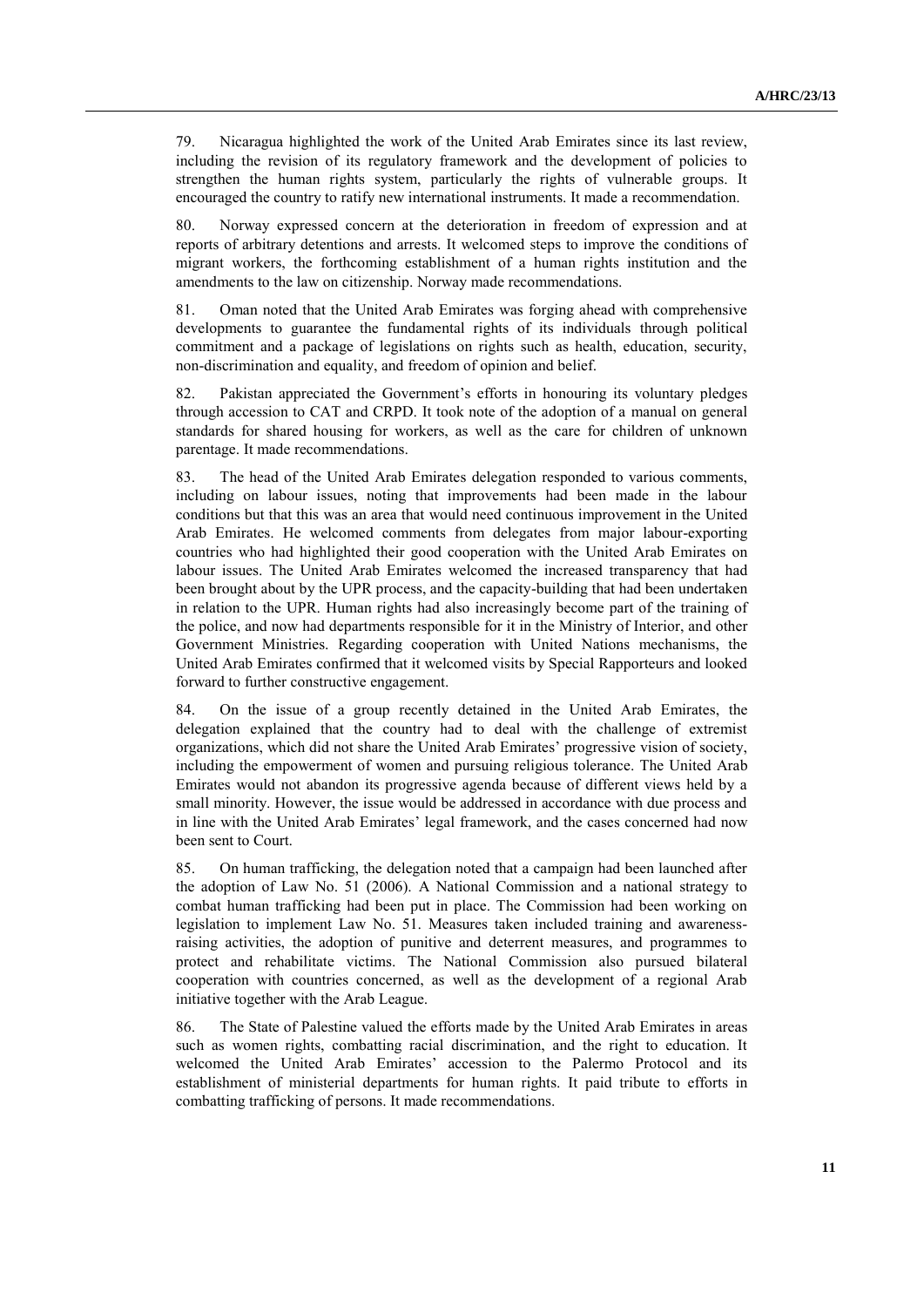87. The Philippines commended the United Arab Emirates for acceding to the Palermo Protocol and protecting the rights of migrant workers. It appreciated its active leadership and engagement in regional consultations on labour migration. It made recommendations.

88. Portugal noted the United Arab Emirates' strategic plan to combat human trafficking. It welcomed the United Arab Emirates' commitment to women's rights and their empowerment. It made a recommendation.

89. Qatar paid tribute to efforts made at institutional and legislative levels such as the establishment of ministerial departments for human rights and the formulation of strategies including the "Emirates Vision 2021". It appreciated the United Arab Emirates' voluntary pledges made during the first UPR cycle and its accession to international instruments including CAT and CRPD. It made recommendations.

90. Saudi Arabia paid tribute to the United Arab Emirates' cooperation with international mechanisms and procedures. The United Arab Emirates continued its political, judicial and social reforms and the strengthening of human rights institutions, thereby seeking a dignified life and bright future for its people. It made recommendations.

91. Senegal was pleased to note the United Arab Emirates' advances in human development and in the promotion of women's rights. It also noted measures to fight human trafficking and improve the situation of migrant workers. It made a recommendation.

92. Serbia commended the United Arab Emirates' efforts in protecting children's rights. It noted activities of the National Committee to Combat Human Trafficking and the National Programme of Assistance for Victims of Human Trafficking. It made a recommendation.

93. Singapore noted the United Arab Emirates' achievement in promoting gender equality and its high Gender Equality Index, the compulsory inclusion of women on boards of directors and the creation of a National Committee to Combat Human Trafficking. It made recommendations.

94. Slovakia commended the United Arab Emirates for ratifying CRPD, CAT and the Convention against Transnational Organised Crime and Palermo Protocol. It noted the high educational levels attained by citizens and equal enrolment rates for boys and girls. It noted that Emirati women married to foreigners were allowed to transfer their citizenship to their children. It made recommendations.

95. Slovenia welcomed the United Arab Emirates' accession to several human rights treaties, and the consideration of ratifying the Optional Protocol to CRC on the sale of children, child prostitution and child pornography (OP-CRC-SC) and the Optional Protocol to CRC on the involvement of children in armed conflict (OP-CRC-AC). It welcomed the establishment of shelters for women and children victims of domestic violence. It made recommendations.

96. Spain congratulated United Arab Emirates for its commitment to the UPR process, as demonstrated by the national plan to implement the recommendations from the first cycle. It noted the ratifications of CAT and CRPD. It made recommendations.

97. Sri Lanka commended the United Arab Emirates' strategies in education, health care and housing. It welcomed initiatives to empower women and promote the rights of migrant workers. It made a recommendation.

98. Sudan valued the United Arab Emirates' establishment of institutions for the promotion and protection of human rights, including the Office for the Respect of the Law and the High Committee for the Protection of Children, along with efforts in promoting women's rights and gender equality. It made recommendations.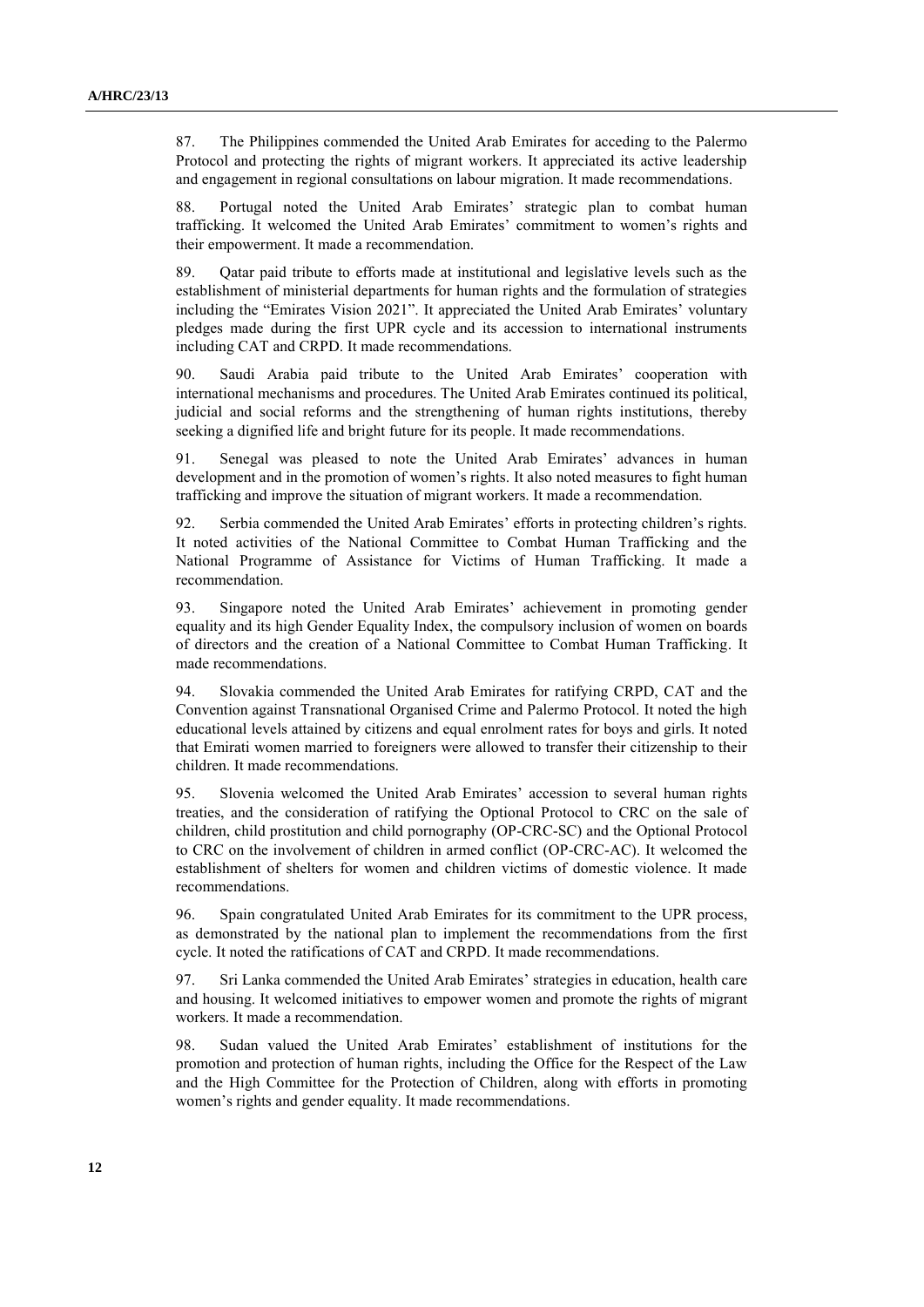99. Sweden was concerned by restrictive actions regarding freedom of expression, which the Government had restricted on the Internet. It was also concerned by reports of employer and sponsor abuse of migrant and domestic workers rights. It made recommendations.

100. Switzerland noted the United Arab Emirates' ratification of CAT, but expressed regret at its failure to ratify other international human rights instruments. It noted that the death penalty was only rarely applied in the United Arab Emirates. It made recommendations.

101. Thailand applauded the United Arab Emirates for acceding to various conventions, improving its domestic legislative framework and building the human rights capacity of stakeholders. It acknowledged efforts to combat trafficking in persons and appreciated steps taken to improve the working conditions of migrant workers. It made recommendations.

102. Togo noted the United Arab Emirates' accession to CAT, the CRPD and the Palermo Protocol and encouraged accession to OP-CRC. It commended the United Arab Emirates for its promotion of women's rights. Togo made recommendations.

103. Tunisia noted the constitutional amendment of 2009, the establishment of institutions tasked with human rights issues and the ratification of CRPD and CAT. It noted efforts to promote gender equality and human rights education, and to improve living and housing conditions. It encouraged the ratification of remaining core human rights instruments. It made recommendations.

104. Regarding comments on the Cyber Crime Law, the head of the United Arab Emirates delegation explained that the aim of Law No. 5 (2012) was to address many aspects of the use or misuse of the Internet, providing sanctions for the use of the Internet for trafficking crimes, money laundering, the promotion of racial hatred, terrorism, pornography and identity theft, among others. At the same time, the law addresses matters of public order and national security, including matters such as organizing demonstrations without a licence, calling for the overthrow of the Government or insulting the United Arab Emirates rulers. Although these were sensitive matters which could be the subject of an open debate, particularly regarding fears concerning restrictions on freedom of speech, the content of this law should not be misunderstood or distorted to call into question the country's commitment to the rule of law and respect for human rights and freedoms.

105. Regarding comments related to the strengthening of the human rights culture, including through human rights training, the delegation confirmed that it was continuing efforts in this direction. Regarding questions on labour issues, the United Arab Emirates noted that the domestic workers' law was in the final stages of the legislative process. Once adopted, this law would close an important gap. More generally, over the past four years, the United Arab Emirates had taken increased efforts to address labour protection issues but realized this would be a dynamic process and would require further work in the future.

106. On human trafficking and domestic violence, the delegation referred to the existence of shelters, which provided a safe place for victims and were accessible through a 24-hour hotline. They also provided case management and support planning, as well as counselling and legal services. Shelters worked in liaison with the United Nations High Commission for Refugees and the International Maritime Organization referral mechanisms and also pursued cooperation with relevant nongovernmental organizations to support victims.

107. Turkey commended the United Arab Emirates for its progress in all areas of human rights, in particular its national policies to empower women, promote migrant workers' rights and combat human trafficking. It recognized that the United Arab Emirates was pursuing a goodwill strategy to enhance the rights and conditions of all workers and to raise their awareness thereof. It made recommendations.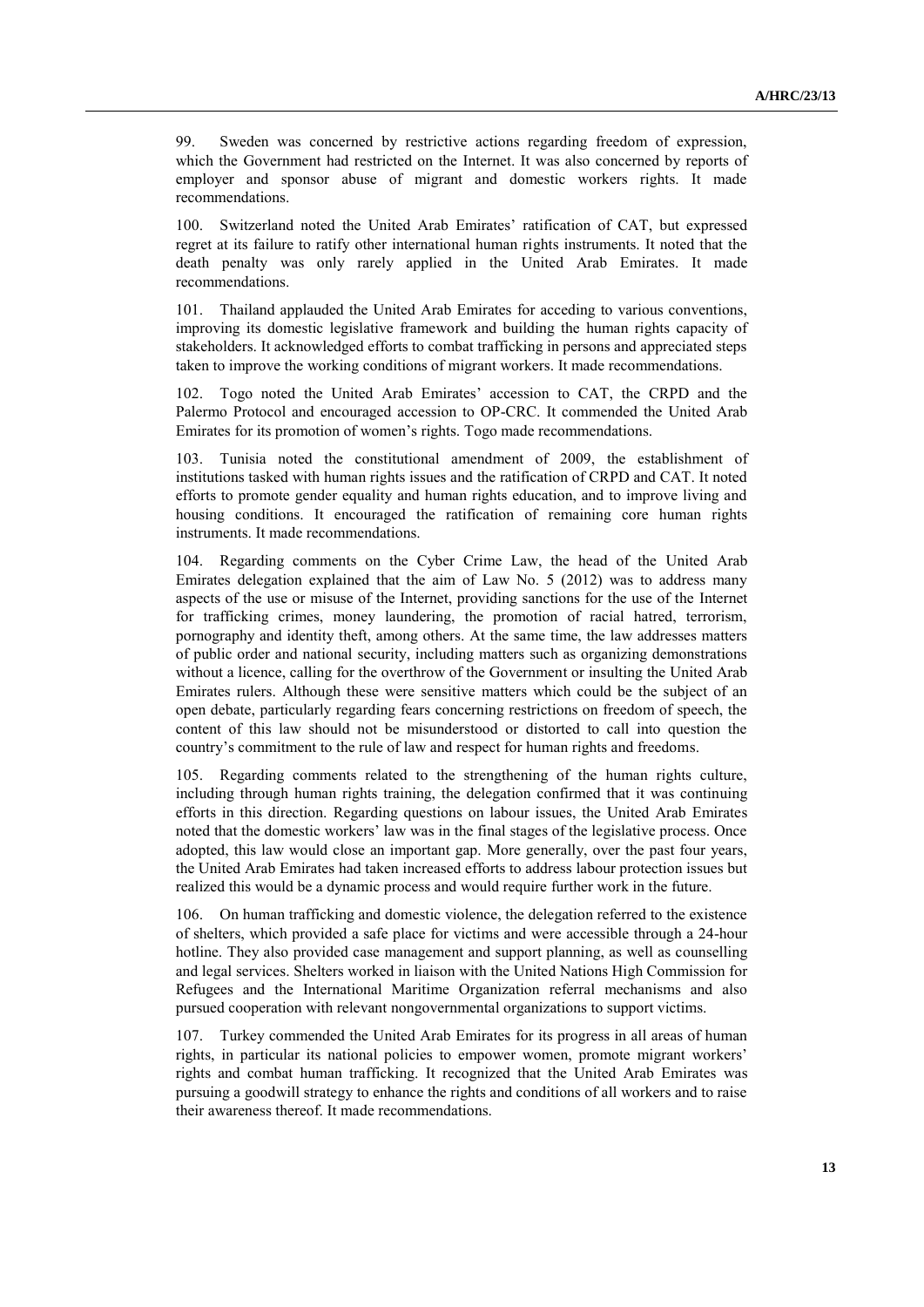108. Turkmenistan appreciated the United Arab Emirates' accession to CAT, CRPD and the Palermo Protocol. It was pleased to note that a number of Special Procedures had visited the United Arab Emirates at the invitation of its Government. It made recommendations.

109. Germany enquired about the status concerning accession to OP-CRC-SC and OP-CRC-AC and regarding the establishment of an independent human rights institution. It enquired whether the legislation to combat information technology crimes contained safeguards against undue infringement of freedom of expression. It welcomed steps to strengthen the status of women. Germany made recommendations.

110. The United States of America commended the United Arab Emirates on enhancing migrant worker protection, including procedures to identify victims of forced labour, and its Virtual Global Task Force to protect against online abuse and sexual exploitation. However, it remained concerned that political activists had been arrested and held without charge. It made recommendations.

111. Uruguay highlighted progress made through the incorporation of human rights issues in governmental departments. It noted that certain legal provisions were detrimental to the rights of women. It noted also the complicated situation of human rights defenders in the country. It made recommendations.

112. Uzbekistan welcomed United Arab Emirates' accession to CAT and consideration of signing OP-CRC-SC and OP-CRC-AC. It took a positive view of efforts in combating human trafficking, in particular accession of the country to the Protocol to Prevent, Suppress and Punish Trafficking in Persons, especially Women and Children. In this regard Uzbekistan asked the United Arab Emirates about its plans to promote further international cooperation.

113. Venezuela (Bolivarian Republic of) noted the significant increase in the budget allocation for health and the implementation of strategic programmes to combat chronic disease. It highlighted the considerable reduction in infant mortality. It asked what efforts were being made regarding the protection of persons with HIV/AIDS. It made a recommendation.

114. Viet Nam commended the United Arab Emirates' commitment to promoting and protecting human rights, its establishment of the Committee to combat human trafficking and interrelated strategies to promote women's and children's rights. It applauded the United Arab Emirates' high ranking in the human rights-related lists and its international cooperation. It made a recommendation.

115. Algeria welcomed the ratification of CAT and CRPD and progress towards accession to OP-CRC-SC/AC, as well as the study to establish an NHRI. It noted policies to promote economic, social and cultural rights, especially regarding foreign workers and advancement of women. It made recommendations.

116. Angola noted with satisfaction the United Arab Emirates' commitment to promoting and protecting women's rights, reflected by the increase in women occupying positions within ministerial, diplomatic and judicial institutions, and in the police and armed forces. It commended the United Arab Emirates' accession to CAT and CRPD. It made a recommendation.

117. Argentina applauded the establishment of the Centre for Child Protection within the Ministry of the Interior, the creation of the Committee to combat the crime of trafficking in persons, and the ratification of CAT. It made recommendations.

118. Liechtenstein was concerned that corporal punishment of children was lawful within the family and as a sentence for crime. It made recommendations.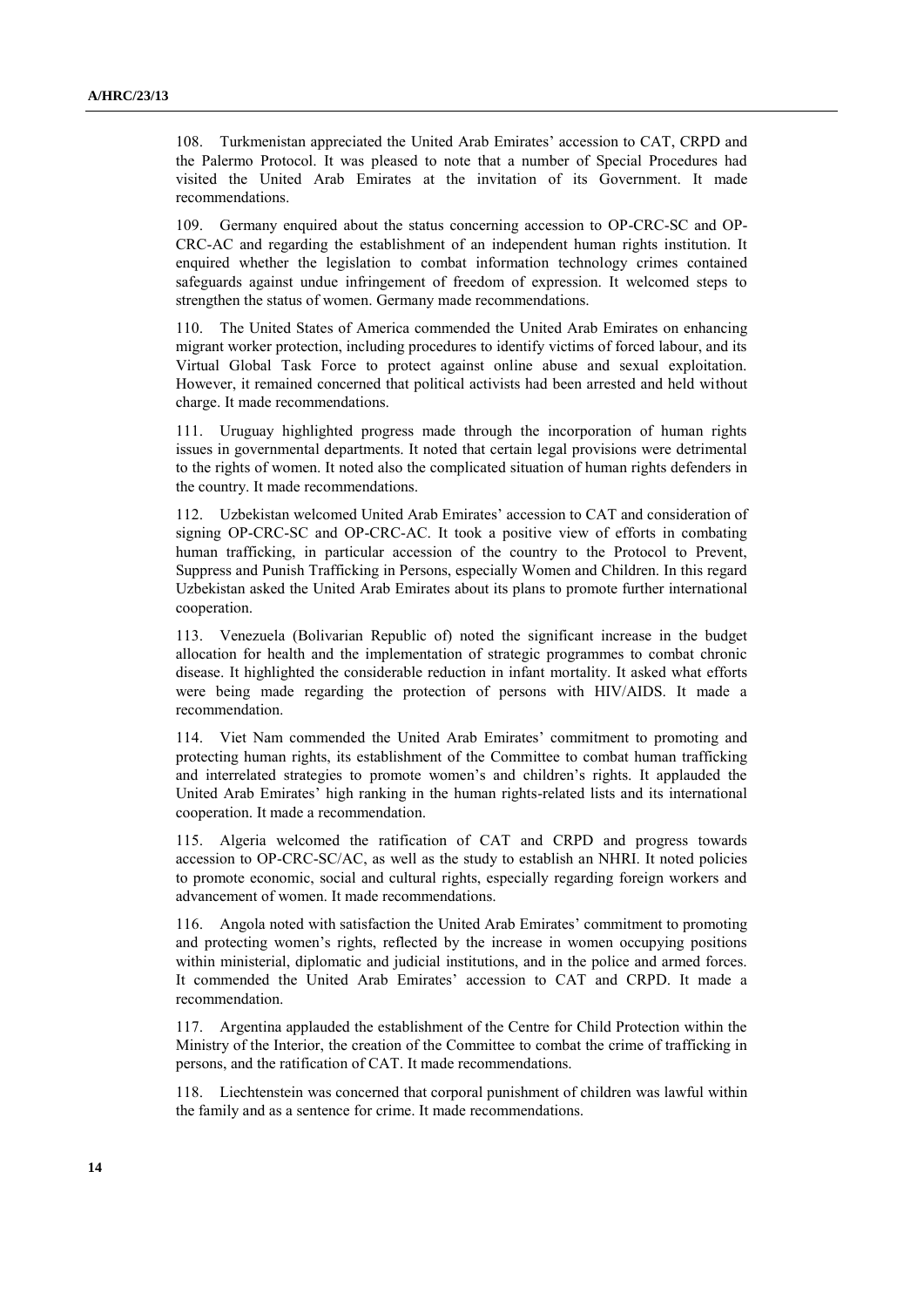119. Afghanistan welcomed the United Arab Emirates' policies and strategies promoting and protecting rights and freedoms, as well as its accession to major international instruments. It commended the United Arab Emirates for its contribution to developing countries. It made recommendations.

The Republic of Korea welcomed the "Emirates Vision 2021" strategy. It noted the United Arab Emirates' efforts to establish a national human rights institution and welcomed its ratification of CAT and CRPD. It made recommendations.

121. The head of the United Arab Emirates delegation assured that the United Arab Emirates would closely study the comments and recommendations received during the review with a view to further improving its record. On questions related to HIV, the delegation referred to a decision taken by the Cabinet in 2010 to upgrade the national programme on combating HIV, which addressed various important issues in this area and aimed to improve the lives of those who suffer from this illness, enabling them to study and work, and to play a productive and positive role in society, including through social and financial support.

122. With regard to the legal system, the delegation conveyed its pride regarding international indicators which revealed that the transparency of its legal system enjoyed a high rank among the countries of the world. The delegation thanked the Chair and the Troika for their role. He noted that all institutions and civil society had benefited from the UPR process, for which they had prepared over a period of two years through an inclusive dialogue. In the process, the United Arab Emirates had built capacity, a very important thing in itself. Over 130 civil society organizations had participated in this process.

123. The delegation reiterated that the United Arab Emirates would continue to address labour issues and it would exchange experience and expertise with friends and partners to further improve its record. Substantial progress had already been made since 2008. The United Arab Emirates had carefully listened to observations made at the 2008 review, and it was again doing so now.

124. On the status of women, the delegation highlighted the United Arab Emirates' positive record, which was outstanding among countries in the region, at a time which saw the reversal and regression in the rights of women in many countries of the Arab region, even in countries that had undergone revolutions.

125. The United Arab Emirates also emphasized its progressive record on minority rights, religious tolerance and harmony between the different communities, which was the essence of the society that the United Arab Emirates aspired to maintain. In this spirit, the United Arab Emirates was also gradually developing the political participation process, as initiated in 2006. The delegation stated that the United Arab Emirates would continue to fight against extremist agendas, which attempted to undermine this record with a regressive and conservative approach.

126. The delegation also acknowledged the existence of some boundaries, derived from the country's religious and cultural framework, which required all laws to be in line with the foundations of Arab and Muslim society and did not allow different cultures to be superimposed on the United Arab Emirates society.

127. The delegation concluded that the United Arab Emirates' record, while not being perfect, was a strong and positive one, which was at the forefront in the region and which the United Arab Emirates was keen to defend.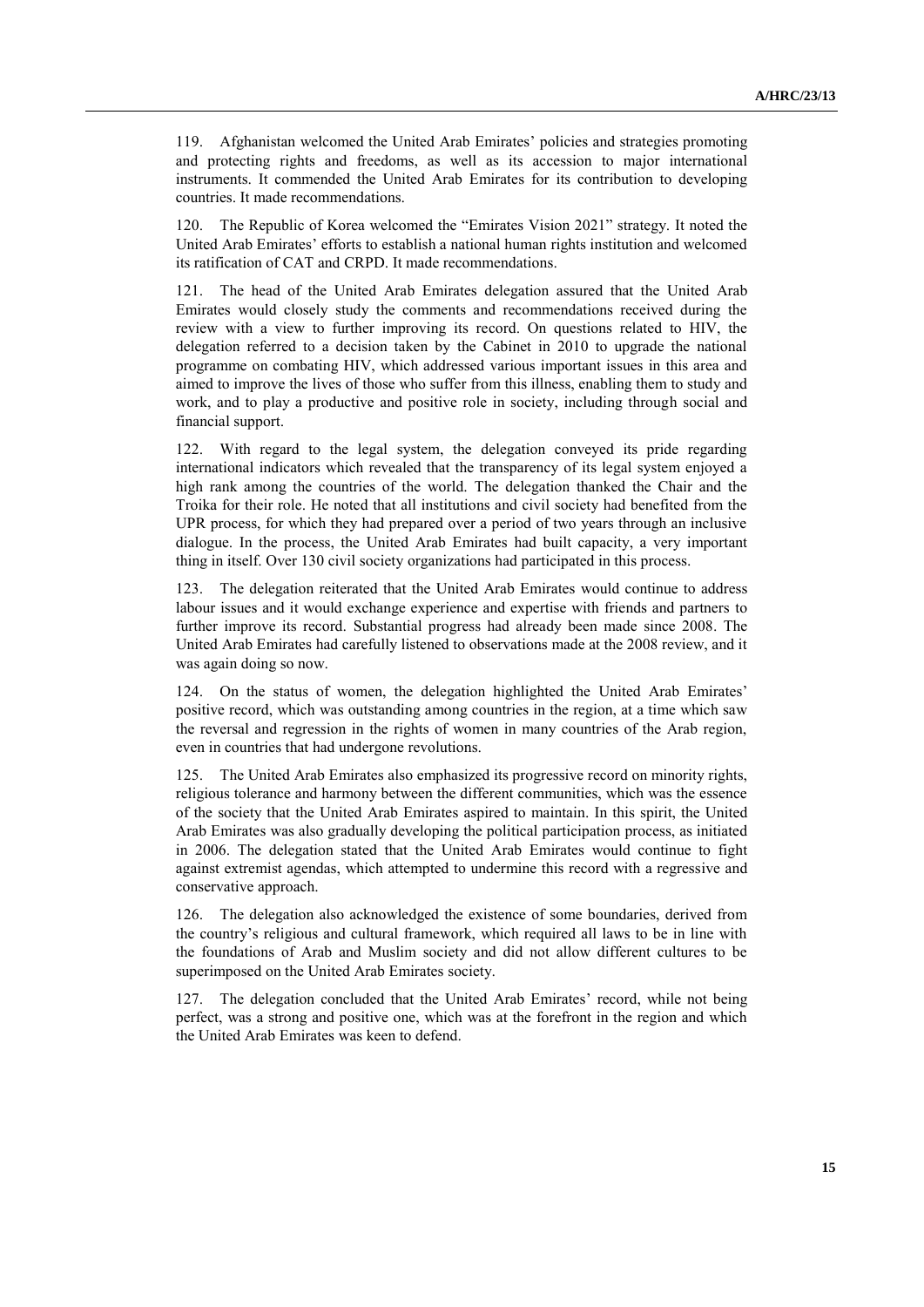### **II. Conclusions and/or recommendations**\*\*

128. **The recommendations formulated during the interactive dialogue will be examined by the United Arab Emirates, which will provide responses in due time, but no later than the 23rd session of the Human Rights Council in June 2013.**

128.1. **Ratify international human rights instruments to which the country is not yet a party (Burkina Faso); Proceed with the process of ratification of international human rights instruments to which the country is not yet a party (Côte d'Ivoire); Consider ratifying the international instruments in the area of human rights (Montenegro);**

128.2. **Consider ratifying the ICCPR (Armenia);**

128.3. **Ratify ICCPR (Togo); (France); (Austria); Accede to ICCPR (Estonia);**

128.4. **Take into serious consideration the ratification of other core human rights instruments, especially ICCPR and ICESCR (Republic of Korea); Give favourable consideration to the possibility of acceding to ICESCR and ICCPR (Belarus);**

128.5. **Ratify ICCPR and ICESCR (Brazil); (Switzerland); (Guatemala); (Spain);**

128.6. **Ratify ICESCR and ICCPR at the earliest possible date (Japan);**

128.7. **Accede to the ICCPR and its Optional Protocols, and ICESCR, and adopt measures to promote awareness of the rights contained in these instruments (Australia);**

128.8. **Ratify ICCPR, including its second protocol, and ICESCR (Portugal);**

128.9. **Ratify the two international Covenants and other core international human rights conventions (Italy);**

128.10. **Ratify all the main international human rights instruments, especially ICCPR and ICESCR (Finland);**

128.11. **Become a party to the main international human rights treaties and therefore ratify ICCPR and ICESCR (Netherlands);**

128.12. **Consider acceding to the remaining core human rights instruments including ICCPR, ICESCR and ICMW (Kenya);**

- 128.13. **Ratify ICCPR and CAT (Chile);**
- 128.14. **Ratify ICMW (Guatemala);**
- 128.15. **Accede to ICMW and ILO Convention 189 (Philippines);**
- 128.16. **Consider ratifying ICMW (Indonesia);**
- 128.17. **Ratify OP-CAT (Switzerland); (Austria); (Spain);**
- 128.18. **Proceed swiftly with the ratification of OP-CAT (Estonia);**

<sup>\*\*</sup> Conclusions and recommendations have not been edited.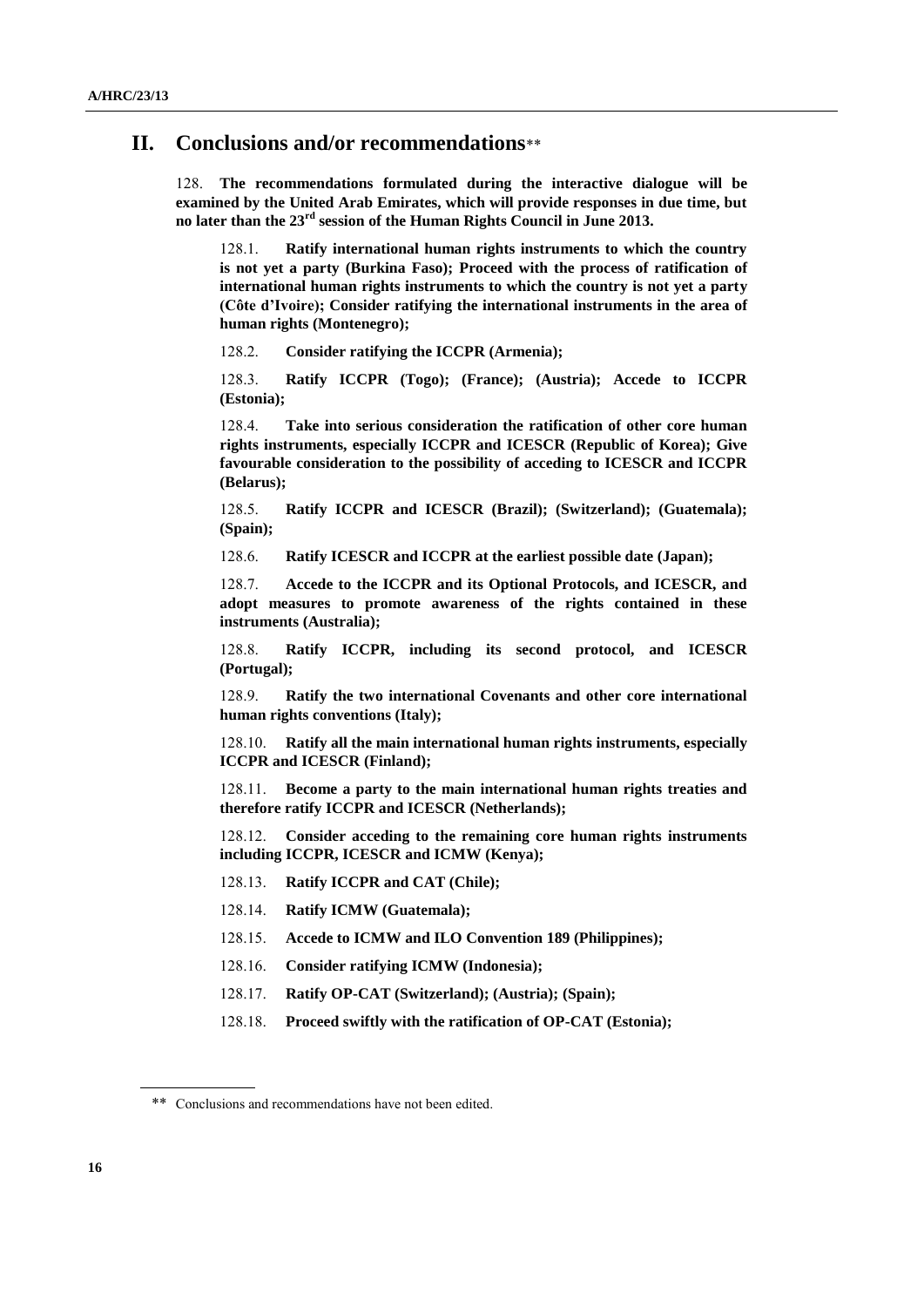128.19. **Consider acceding to OP-CAT (Costa Rica); Consider ratifying OP-CAT (Tunisia);**

128.20. **Ratify the International Convention for the Protection of All Persons from Enforced Disappearance (France);**

128.21. **Continue efforts to ratify the International Convention for the Protection of All Persons from Enforced Disappearance (Argentina);**

128.22. **Ratify the Optional Protocols to the CRC (India);**

128.23. **Speed up the ratification of the two Optional Protocols to the CRC (Tunisia);**

128.24. **Consider ratifying all three Optional Protocols to the CRC (Slovakia);**

128.25. **Take further efforts towards the accession of the Optional Protocol to the CRC on the involvement of children in armed conflict (Serbia);**

128.26. **Ratify the Rome Statute (France); (Ecuador); (Slovenia); (Austria);**

128.27. **Ratify the Rome Statute of the ICC and bring its legislation in line with the obligations of this Statute (Costa Rica);**

128.28. **Ratify the Rome Statute of the ICC and accede to the Agreement on the Privileges and Immunities of the ICC (Estonia);**

128.29. **Ratify the Rome Statute of the ICC in its 2010 version, including the amendments on the crime of aggression, and review its national legislation in order to ensure full alignment with the Statute (Liechtenstein);**

128.30. **Ratify the Rome Statute of the ICC and fully align its legislation with all obligations under the Rome Statute, including incorporating the Rome Statute definition of crimes and general principles, as well as adopting provisions enabling cooperation with the Court (Latvia);**

128.31. **Ratify the Rome Statute of the ICC and accede to the Agreement on Privileges and Immunities of the ICC (Uruguay); (Slovakia);**

128.32. **Ratify the Convention relating to the Status of Refugees and the Convention relating to the Status of Stateless Persons (Ecuador);**

128.33. **Withdraw the reservations to CEDAW, in particular articles 2(f), 9 and 15 paragraph 2 (Slovenia);**

128.34. **Withdraw the reservation to article 2 and 16 of CEDAW (Finland);**

128.35. **Withdraw its reservation to article 16 of CEDAW and introduce legislative reforms to give women equal rights in marriage, divorce, property relations, child custody and inheritance (Uruguay);**

128.36 **Withdraw reservations to CAT (Austria);**

128.37. **Withdraw the unilateral declaration which seriously limits the scope of the definition of torture under CAT (Netherlands);**

128.38. **Withdraw the declaration made upon accession, regarding article 1 of CAT (Denmark);**

128.39. **Withdraw its reservations and declaration to CAT (Switzerland);**

128.40. **Consider withdrawing the reservations made to the CRC (Tunisia);**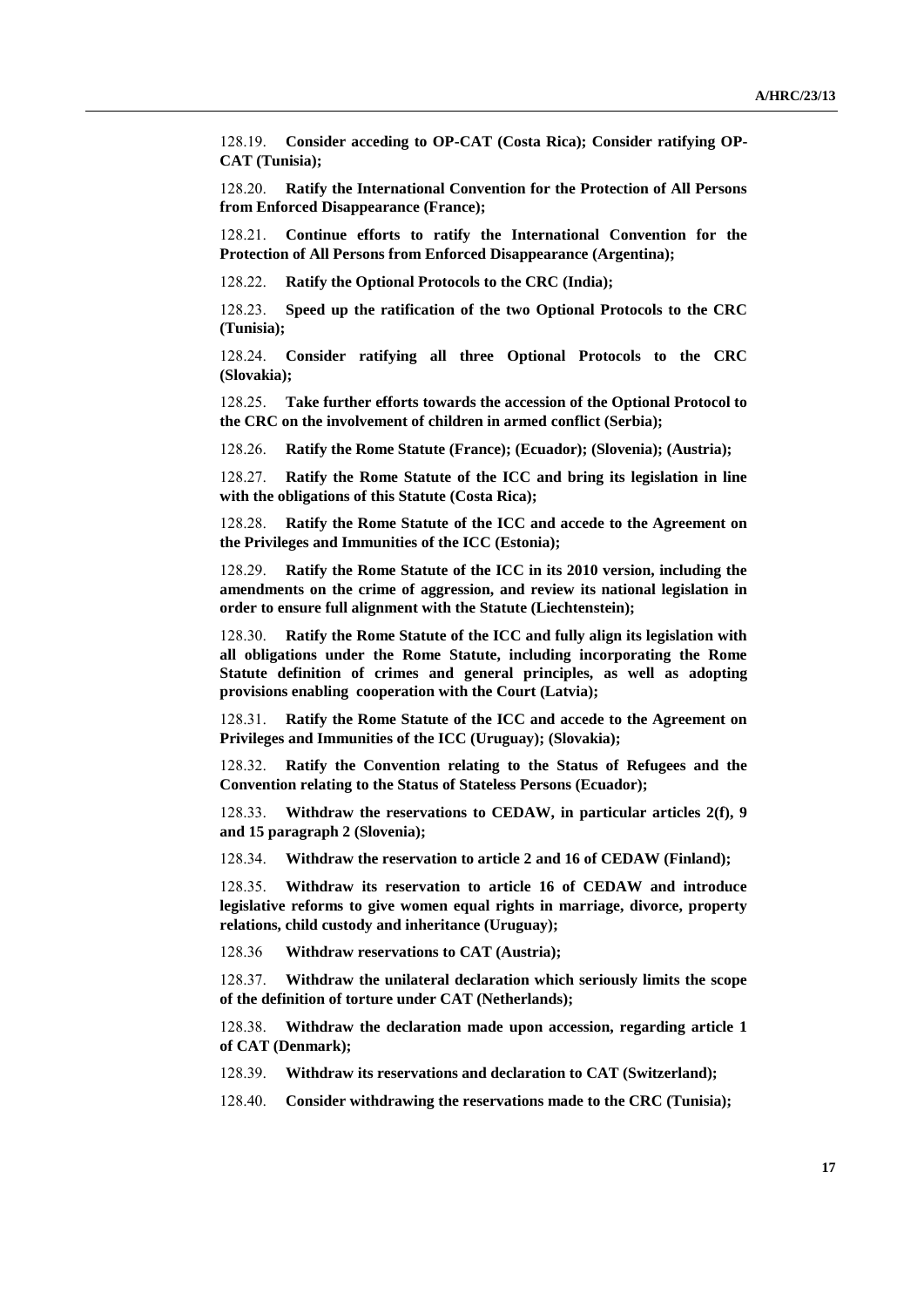128.41. **Create an NHRI in conformity with the Paris Principles (Republic of Korea); Put in place an NHRI in accordance with the Paris Principles (Burkina Faso); Establish an independent NHRI with a solid mandate and in accordance with the Paris Principles (Côte d'Ivoire); Pursue the steps aimed at creating an NHRI (Algeria); Conclude the work initiated towards establishing an NHRI (Maldives);**

128.42. **Establish an NHRI, in accordance with the United Arab Emirates' engagement in the first cycle of the UPR (Togo);**

128.43. **Further consider establishing an independent NHRI in accordance with the Paris Principles (Montenegro);**

128.44. **Continue consideration of the establishment of an NHRI to contribute to awareness-raising and the spread of a human rights culture in the United Arab Emirates society (Bahrain);**

128.45. **Continue its positive approach towards the establishment of an NHRI in accordance with the Paris Principles (Malaysia);**

128.46. **Accelerate the completion of the study on the possibility of establishing an NHRI in accordance with Paris Principles (Tunisia)**

128.47. **Clarify the mandate and scope of its proposed NHRI as per the Paris Principles (Norway);**

128.48. **Continue to make efforts to establish the Ombudsman in compliance with the Paris Principles (Nicaragua);**

128.49. **Strengthen the role of its national mechanisms and institutions for the promotion and protection of human rights in the country (Bhutan);**

128.50. **Give continuity to strengthening national human rights mechanisms (Nepal);**

128.51. **Continue strengthening the protection of all foreign labourers through the adoption of legislation which complies with international human rights standards (Brazil);**

128.52. **Continue taking the necessary measures at the legislative and procedural level to provide full protection for migrant workers in the United Arab Emirates (Egypt);**

128.53. **Continue efforts to safeguard the dignity and protect the interests of migrant workers, including through requisite institutional and legislative measures (Nepal);**

128.54. **Continue to strengthen labour laws by implementing the provisions of the June 2011 ILO treaty that extends key labour protections to domestic workers (Canada);**

128.55. **Continue its efforts in favour of the rights of foreign workers, in particular, by ensuring that employers properly comply with national legislation and by continuing its cooperation with countries of origin of these foreign workers (France);**

128.56. **Continue the efforts aiming at the reinforcement of the protection of the rights of foreign workers (Senegal);**

128.57. **Take further measures and initiatives to implement the Strategy for the Protection of Labours (Bangladesh);**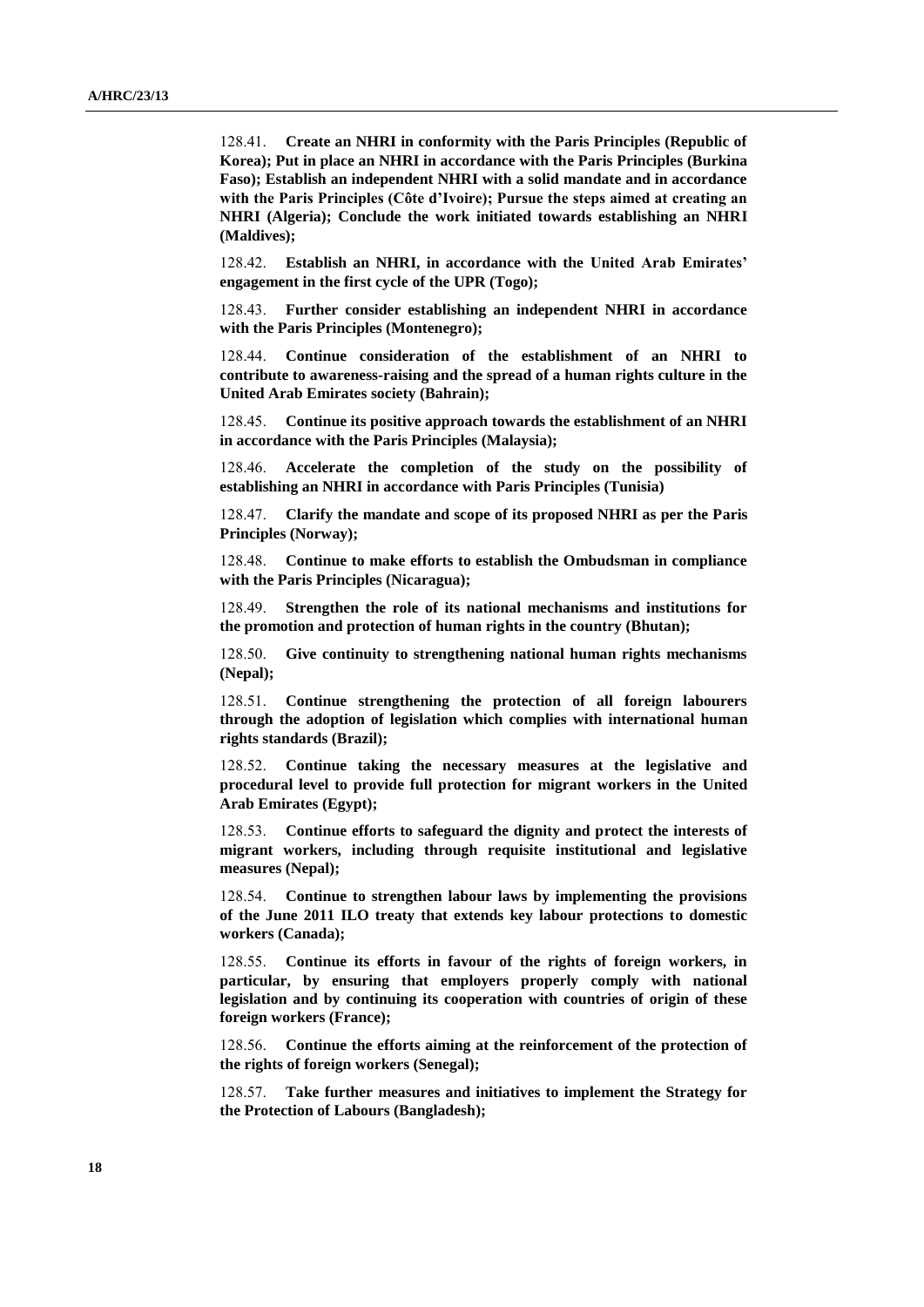128.58. **Continue with efforts to provide more protection to domestic workers and improve their living conditions (Ethiopia);**

128.59. **Bolster its practical capacity to oversee the working and living conditions of foreign workers (Cyprus);**

128.60. **Write and publish an action plan with clear milestones and timelines to ensure swift and effective implementation of legislation protecting the living and working conditions of foreign workers (United Kingdom of Great Britain and Northern Ireland);**

128.61. **Continue the positive developments in the protection of foreign workers (Indonesia);**

128.62. **Strongly enforce labour laws protecting employees' rights so as to improve the living and working conditions of migrant workers, including through implementation by the Ministry of Labour of the provision for a minimum wage for all workers, as provided for by law (Ireland);**

128.63. **Implement legislation to regulate the living and working conditions of domestic workers and ensure that it is compatible with the standards of the ILO Convention No. 189 (Norway);**

128.64. **Enhance ongoing efforts to strengthen the protection of foreign workers, so as to ensure the continuous improvement of working and housing conditions while continuously monitoring labour law violations (Pakistan);**

128.65. **Take further steps to ensure the economic rights of migrant workers and domestic workers by implementing minimum wages and regulated working hours for all work categories (Sweden);**

128.66. **Continue making efforts to ensure that employers and sponsors fully respect the social and cultural rights of migrant workers and domestic workers, their right to housing and an adequate standard of living, and their right to education and training (Sweden);**

128.67. **Ensure full implementation of a strategy on the promotion of workers' rights and a plan of action to guarantee fair and equal wages (Thailand);**

128.68. **Set up appropriate follow-up mechanisms in the area of the rights of workers (Thailand)**

128.69. **Continue its efforts in pursuing a good-willed strategy to enhance the rights and conditions of workers including the foreign workers, hand in hand with an awareness-raising campaign for migrant workers (Turkey);**

128.70. **Address discrimination against non-citizens, particularly concerning domestic workers, granting them equal protection and rights as to its own citizens (Slovakia);**

128.71. **Adopt and implement specific legislation on racism, racial discrimination, xenophobia and related intolerance, with particular emphasis on the protection of migrant workers and their families (Mexico);**

128.72. **Consider the adoption of specific legislation on racism, racial discrimination, xenophobia and related intolerance (Armenia);**

128.73. **Solve the situation of statelessness of the different populations living in the territory by recognizing their ties and long stay in the country (Mexico);**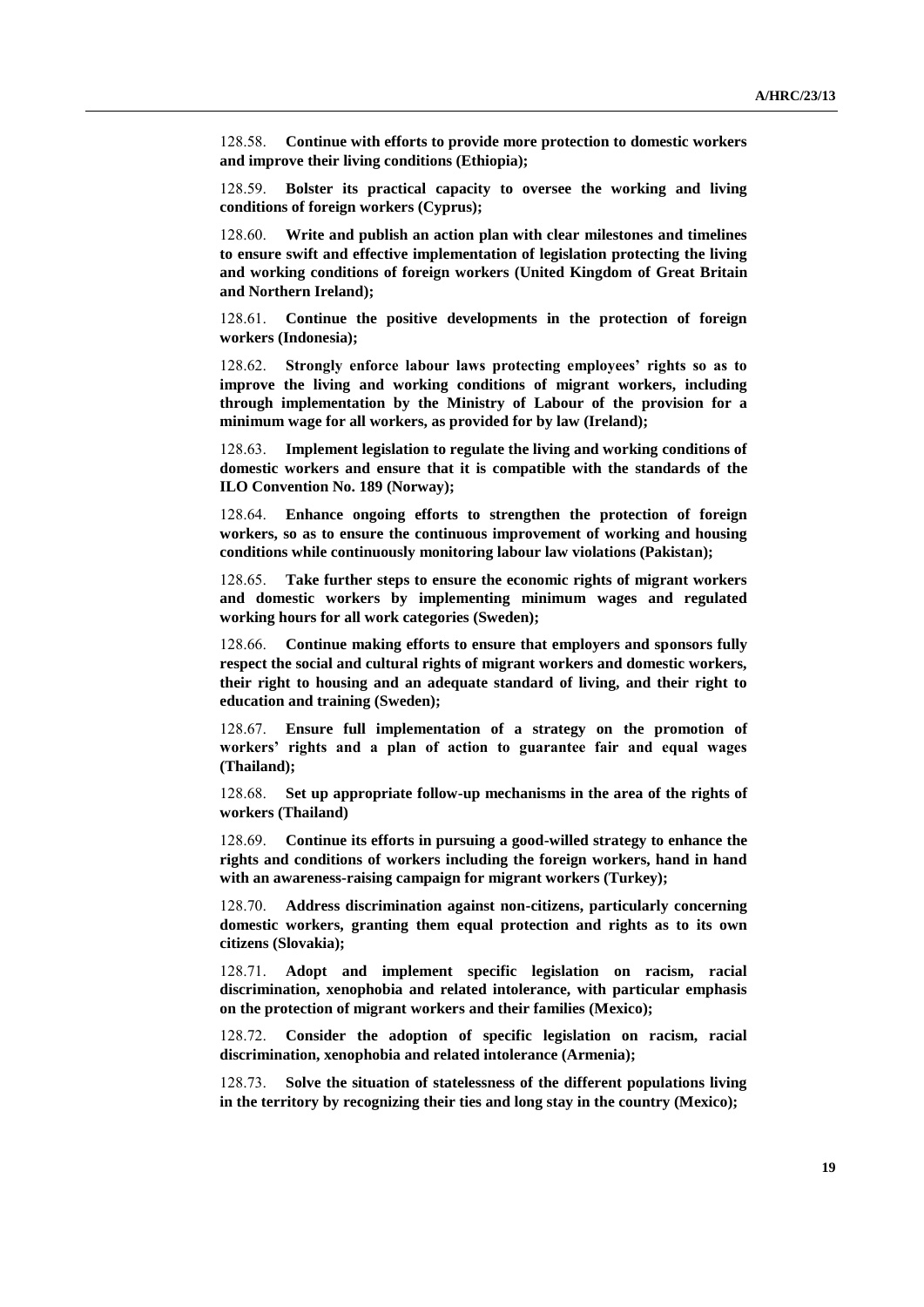128.74. **Continue its efforts to promote gender equality and eliminate discrimination against women and girls (Singapore);**

128.75. **Accelerate its efforts in women's empowerment and gender equality, including through the updated National Strategy for the Advancement of Women in the United Arab Emirates, 2013-2017 (Indonesia);**

128.76. **Steadily implement the National Strategy for the Advancement of Women (Japan);**

128.77. **Work on renewing the National Strategy to empower women by integrating additional programmes and projects to strengthen the role of women as a main partner in the development process (Egypt);**

128.78. **Continue enhancing its efforts on strengthening women's rights through its National Strategy for the Advancement of Women 2013-2017 (Malaysia);**

128.79. **Continue putting forward effective measures for the protection and promotion of the rights of women in the country (Azerbaijan);**

128.80. **Take efforts in the area of promotion and protection of women's rights so as to ensure that women are fully integrated into the development dynamics of the country (Burkina Faso);**

128.81. **Ensure that women have full access to justice, obtain equal legal capacity and are treated equally in courts (Liechtenstein);**

128.82. **Reform the legislation with a view to providing women with equal rights in marriage, divorce, property relations, the custody of children and inheritance (Liechtenstein);**

128.83. **Continue with the necessary legislations to ensure the promotion and protection of the rights of women and their role in society, including the enhancement of their participation in the State institutions, and achieve full equality in employment opportunities (Egypt);**

128.84. **Modify the family law by eliminating discrimination between men and women, and fight effectively domestic violence (Togo);**

128.85. **Fully incorporate in the Constitution or other national legislation the principle of equality between men and women (Chile);**

128.86. **Undertake efforts to integrate in the Constitution, or other national legislation, the principle of equality between men and women and related regulations (Ecuador);**

128.87. **Continue to introduce amendments to its national family law to ensure equal status and rights for women, in all matters (Canada);**

128.88. **Continue to pay attention to promoting gender equality and eliminating discrimination against women (Sudan);**

128.89. **Continue to work towards increasing the representation of women in leading and decision-making positions (Sudan);**

128.90. **Enshrine full equality between women and men in the Constitution and enact specific legislation to protect women, including foreign domestic workers from sexual and domestic violence (Austria);**

128.91. **Continue its efforts to correct the discriminatory practices and institutions against women throughout society, and take active measures to**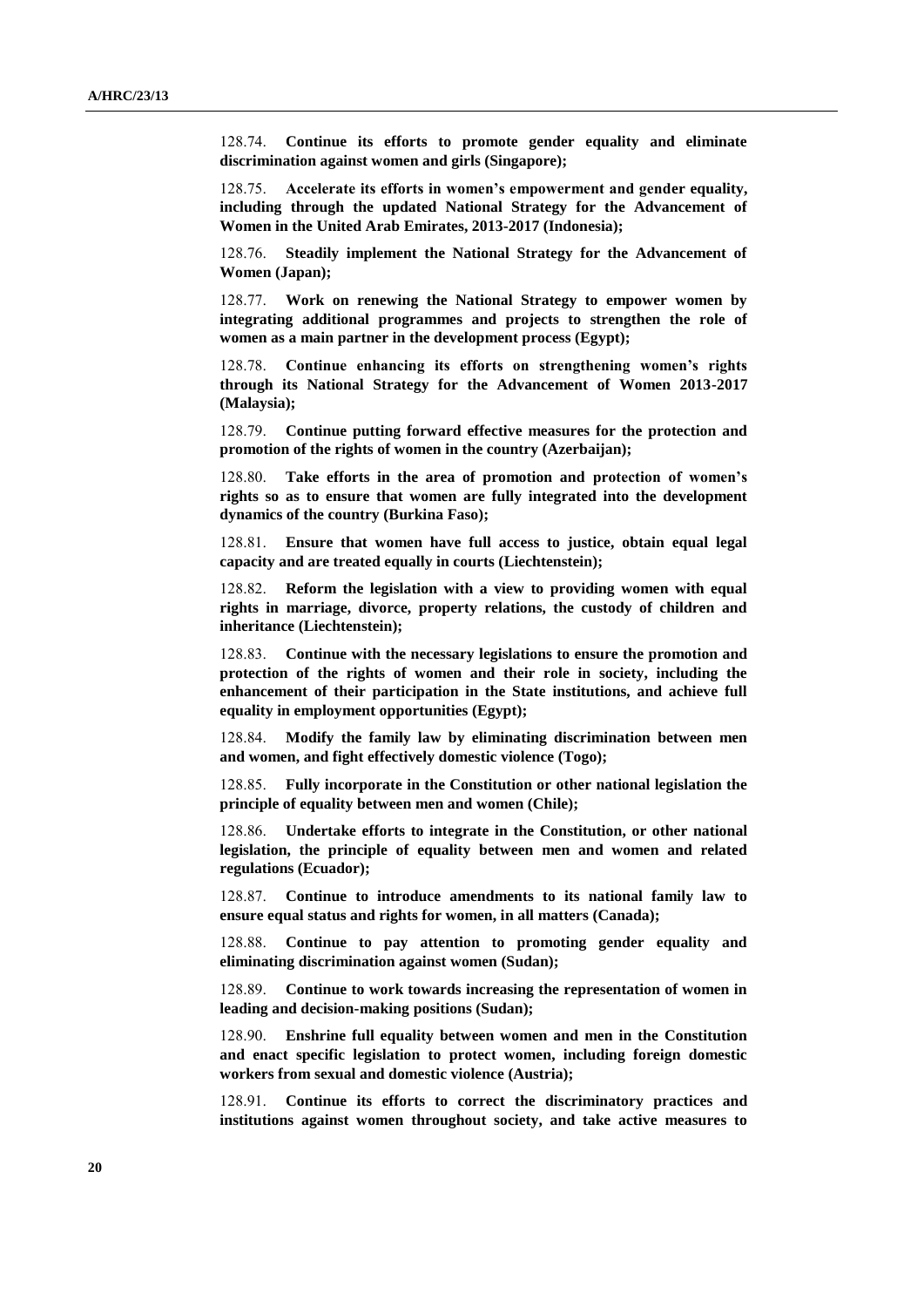**reduce social elements that could contribute to acquiescence or passivity with regard to domestic violence as demonstrated in its UPR report (Republic of Korea);**

128.92. **Introduce legislation to prohibit the rights of men to physically punish their wives (Denmark);**

128.93. **Ensure enhancement of the status of women in the Emirates' society by eliminating all forms of discrimination which may persist with regard to arrangements of divorce and the ways in which domestic violence is dealt with (France);**

128.94. **Continue to enact legislations and strengthen policies which are necessary to empower women and strengthen their roles in society (India);**

128.95. **Continue strengthening protective measures and legal rights for women and children, including by giving women equal status to men in matters of divorce, inheritance and child custody (Norway);**

128.96. **Continue its efforts in the field of women participation in high level positions of decision-making and in all areas of society (Angola);**

128.97. **Take the necessary measures to harmonize traditional and statutory regulations, in order to further eliminate the exceptions to the principle of nondiscrimination on the grounds of sex, and strengthen the protection of women, especially of female domestic workers (Spain);**

128.98. **Further improve her policies and follow-up measures to foster justice, equality, tolerance as well as the full guarantee of human rights for the vulnerable groups, in particular women and foreign workers (Viet Nam);**

128.99. **Pay special attention to the health needs of women in rural areas (Libya);**

128.100. **Continue its ongoing efforts to further increase the attendance of girls in secondary and higher education and the participation of women in professional and political spheres (Turkey);**

128.101. **Take decisive action to promote the rights of female citizens in order to achieve legal equality between men and women in terms of marriage, divorce, inheritance and child custody (Germany);**

128.102. **Amend the Penal Code in order to repeal the right of a husband to punish his wife and the right of parents or custodians to punish their minor children by means of physical violence or coercion (Germany);**

128.103. **Respect the right to freedom of expression and association, and make the minimum use of criminal proceedings against persons availing themselves of those rights (Belgium);**

128.104. **Ensure the full protection of the rights to freedom of expression, association, assembly, religion and belief by all United Arab Emirates residents (Austria);**

128.105. **Take steps to protect human rights defenders, journalists and religious minorities from discrimination, harassment or intimidation, including the arbitrary deprivation of nationality (Austria);**

128.106. **Repeal the 1980 Law on publications and amend other relevant legislation to ensure it is aligned with international human rights law on the**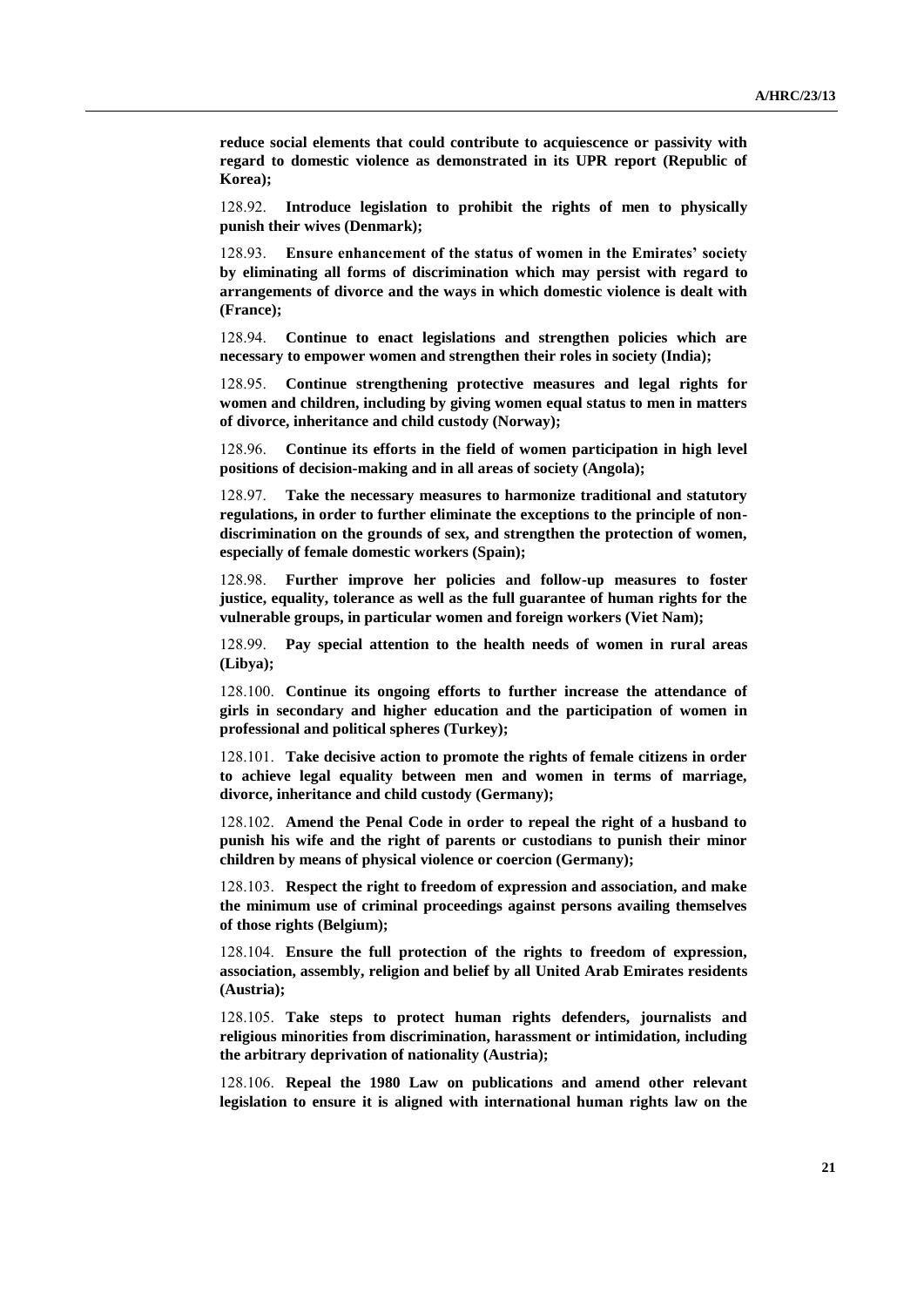**freedom of expression (United Kingdom of Great Britain and Northern Ireland);**

128.107. **Continue to take steps to uphold freedom of expression by reviewing restrictive articles of its recent Cyber Crime law and consider updating the 1980 Media Law, ensuring that new legislation be aligned with article 19 of the ICCPR (Canada);**

128.108. **Conduct a public consultation on the Cybercrime law to ensure that the law does not prevent free speech and expression, including religious expression (United States of America);**

128.109. **Further develop legislation and practices in the media sector to strengthen the right to freedom of expression (Turkmenistan);**

128.110. **Bring criminal legislation, in particular Articles 8 and 176 of the Criminal Code, in conformity with international standards governing freedom of expression (Belgium);**

128.111. **Enhance implementation of the constitutional provisions on freedom of expression (Italy);**

128.112. **Ensure legislation in the area of freedom of expression is in line with international standards, including by amending the Cyber Crime law and repealing the November 2012 Federal Legal Decree No. 5 on Cyber Crime (Ireland);**

128.113. **Encourage freedom of expression and the press, including by amending the penal code to remove all criminal penalties for alleged libel offences (Norway);**

128.114. **Take immediate steps to ensure that the national regulations relating to the Internet guarantee freedom of expression (Sweden);**

128.115. **Release from custody any individual detained solely on the basis of peaceful expression of political views (Norway);**

128.116. **Adjust existing laws governing non-governmental organizations to adapt them to international human rights laws and standards (Uruguay);**

128.117. **Consider the adoption of proper reforms in order to improve the protection of freedom for human rights defenders to carry on their initiatives (Italy);**

128.118. **Continue its efforts to develop a modern legal framework for media that take into consideration new social, cultural and political developments while preserving the interests of the State and society (Kuwait);**

128.119. **Allow individuals the right to associate freely and provide expeditious due process for all those accused of crimes (United States of America);**

128.120. **Establish a moratorium on the death penalty, as a first step towards complete abolition of this practice and accession to the Second Optional Protocol to the ICCPR (Australia);**

128.121. **Establish a moratorium on executions with a view to abolishing death penalty entirely, especially with regard to juvenile offenders (Slovakia);**

128.122. **Establish immediately a moratorium on the death penalty as the first step toward its abolition (Switzerland);**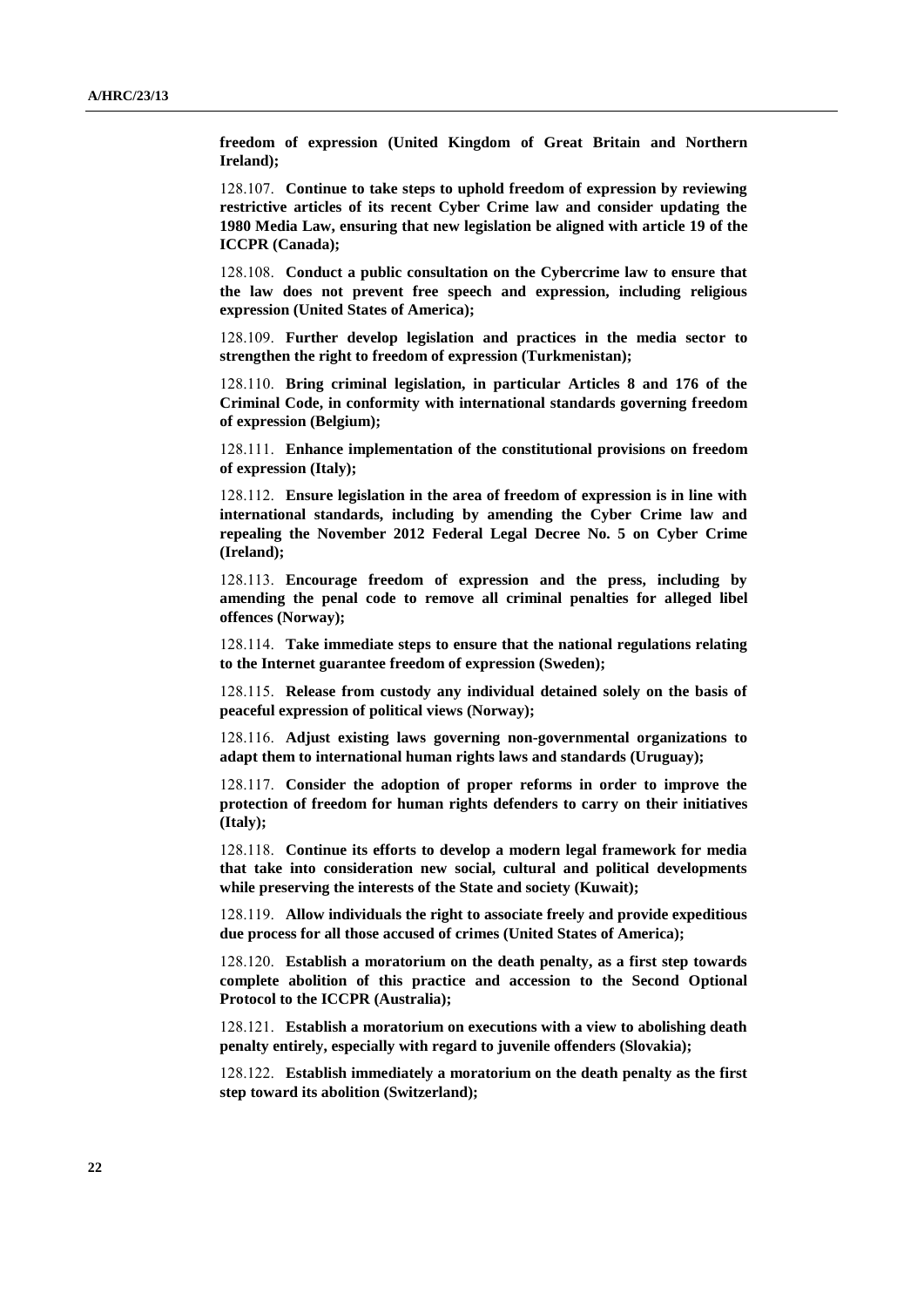128.123. **Consider establishing a moratorium on executions of the death penalty with the aim of abolishing it (Montenegro); (Chile);**

128.124. **Guarantee that de facto moratorium on executions will continue and consider abolishing the death penalty (France);**

128.125. **Abolish the death penalty and ensure that fair trial guarantees are properly implemented (Austria);**

128.126. **Abolish the death penalty and ratify the Second Optional Protocol to ICCPR (Spain);**

128.127. **To elaborate the possibility to eliminate corporal punishment and the death penalty (Estonia); Repeal corporal punishment and the death penalty from its penal system (Argentina);**

128.128. **In the application of the death penalty, act in accordance with the CRC (article 37), to which the United Arab Emirates is a party (Belgium);**

128.129. **Respect the minimum standards for the death penalty (Belgium);**

128.130. **Reduce the number of crimes where the death penalty can be imposed (Hungary);**

128.131. **Promptly and impartially investigate all allegations of torture, and prosecute those responsible for ordering, carrying out or acquiescing in torture or ill-treatment (Denmark);**

128.132. **Continue intensifying efforts to combat all cases of torture and other cruel, inhuman or degrading treatment, and launch the National Verification Mechanism that allows to bring complaints before the judiciary (Spain);**

128.133. **Take legislative measures to explicitly ban corporal punishment in all settings, including the home and penal institutions, set up effective complaints mechanisms and provide training in the identification, reporting and management of cases of ill-treatment to teachers, law enforcement and health professionals (Liechtenstein);**

128.134. **Implement further measures to support victims of domestic violence (Australia);**

128.135. **Protect the human rights of all individuals, including LGBT individuals, and take appropriate steps to help ensure that protection is provided to the victim and perpetrators are identified and prosecuted (United States of America);**

128.136. **Repeal the criminalization of sexual relations between persons of the same sex (Argentina);**

128.137. **Continue its efforts to increase international cooperation in order to benefit from other experiences and best practices in the field of combating trafficking in persons (State of Palestine);**

128.138. **Consider amending Law No. 51 (2006) on combatting the crime of human trafficking (Mauritania);**

128.139. **Step up efforts in amending some provisions of Federal Law 51 of 2006 on combating human trafficking to better align it with the Palermo Protocol (Philippines);**

128.140. **Continue the good work in addressing the phenomenon of human trafficking (Greece);**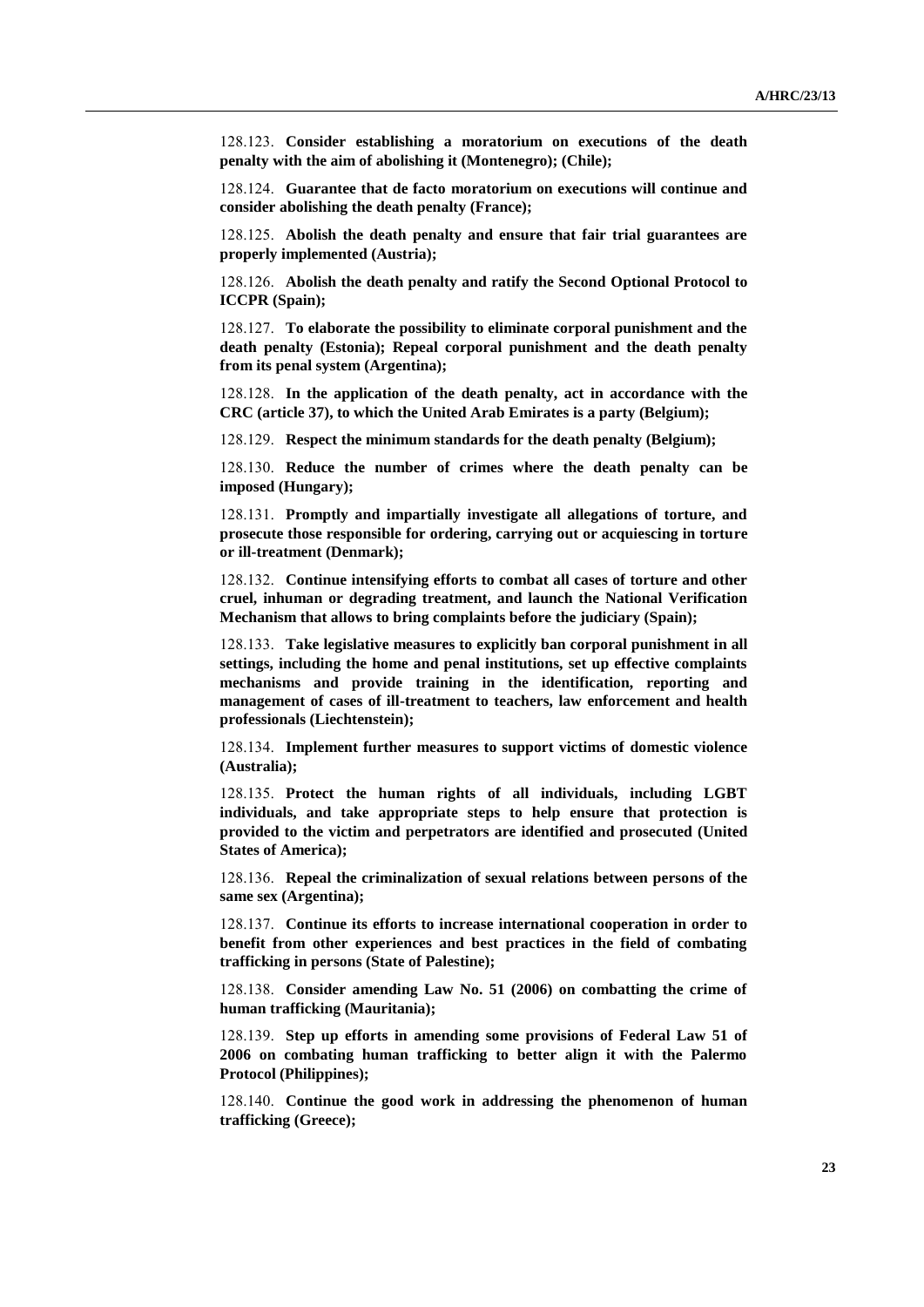128.141. **Further step up its national and international efforts to prevent and eradicate human trafficking, including effective protection for the victims of trafficking (Belarus);**

128.142. **Fully implement the recently adopted legislation and strategy on combating trafficking in persons to ensure effective provision of assistance, rehabilitation and reintegration for victims of trafficking, particularly women and children, and the bringing of perpetrators to justice (Thailand);**

128.143. **Continue to strengthen its national institutions to combat human trafficking (Singapore);**

128.144. **Further continue the existing cooperation with United Nations human rights mechanisms (Azerbaijan); continue intensifying its cooperation with the UN human rights mechanisms (State of Palestine);**

128.145. **Strengthen its cooperation with the UN human rights mechanisms, in particular the special procedures mandate holders (Côte d'Ivoire);**

128.146. **Cooperate with the Special Procedures and accept requests currently pending by the Special Rapporteurs to carry out country visits (Belgium);**

128.147. **Extend an open-ended invitation to all Special Procedures of the Human Rights Council (Guatemala); Extend an open invitation to special procedures (Netherlands);**

128.148. **Consider extending a standing invitation to all the special procedures of the Human Rights Council (Latvia);**

128.149. **Extend an open invitation to the Special Rapporteur on Torture to visit the country (Costa Rica);**

128.150. **Consider positively inviting the Special Rapporteur on the promotion and protection of human rights while countering terrorism (Mexico);**

128.151. **Enhance technical cooperation with OHCHR (Morocco); Strengthens technical cooperation with the Office of the High Commissioner for Human Rights in various relevant fields (State of Palestine);**

128.152. **Organise regional and international conferences in cooperation with international and regional human rights organisations in order to exchange views, best practices and experiences in strengthening a human rights culture (Morocco);**

128.153. **Continue to support the UN human rights funds (Jordan);**

128.154. **Make additional efforts to improve reporting to the Human Rights Treaty Bodies under the treaties to which the United Arab Emirates are party (Algeria);**

128.155. **Achieve exemplary harmony by aligning national legislations with international treaties and protocols that it has ratified (Bahrain);**

128.156. **Continue its ongoing review of national laws to ensure that they are in line with its international human rights law obligations (Turkmenistan);**

128.157. **Cooperate with the United Nations and other international and regional mechanisms in order to ensure that the legal and administrative measures taken to combat terrorism respect the enjoyment of human rights and fundamental freedoms (Mexico);**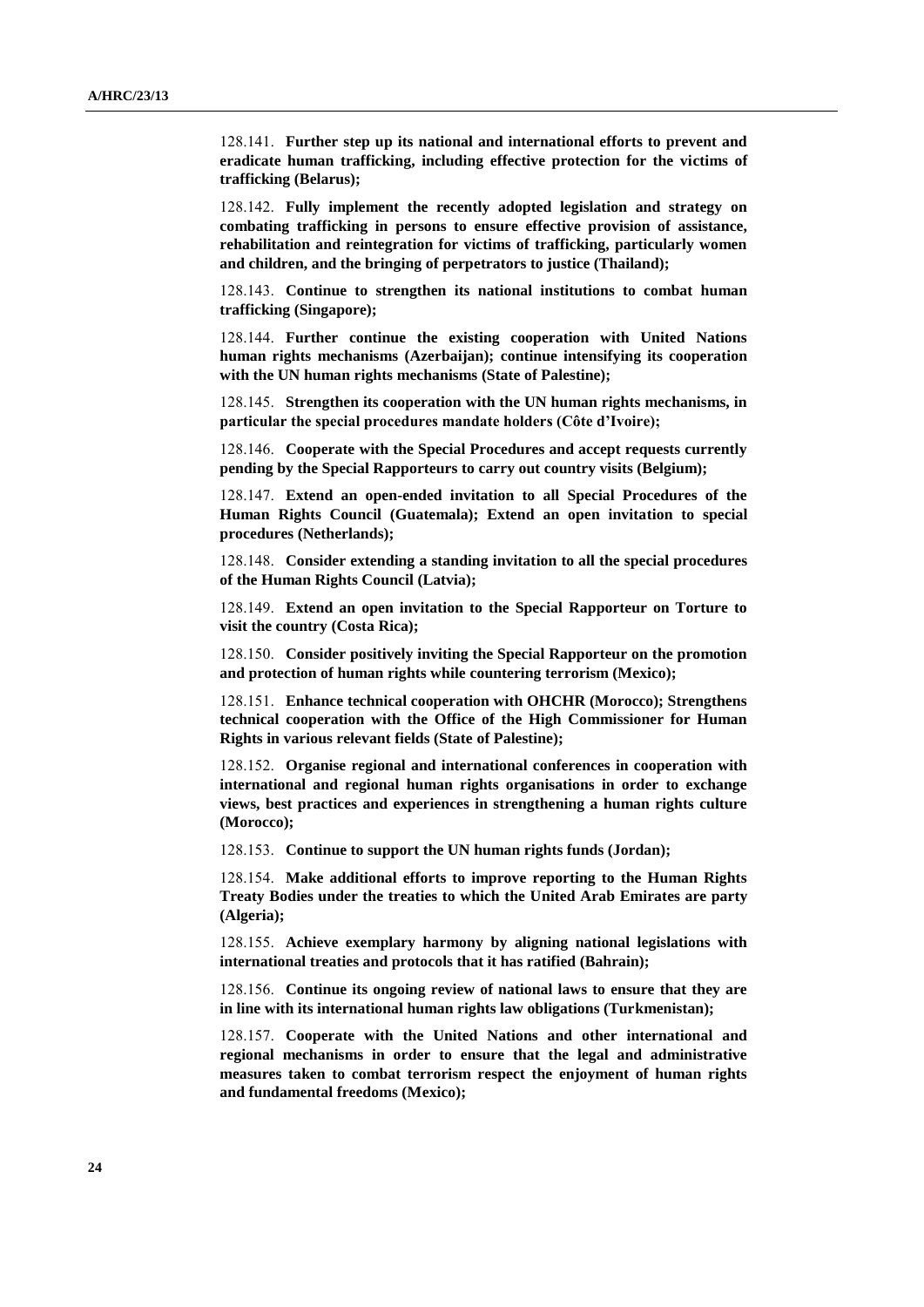128.158. **Further pursue its efforts to promote sustainable economic and social development and further strengthen social security so that its people can enjoy all human rights (China);**

128.159. **Pursue initiatives aimed at reinforcing the provision of economic, social and cultural rights with a view to promoting sustainable development and transition to a green economy (Maldives);**

128.160. **Continue to place importance on secure economic development, including through infrastructure development in rural areas, in order to ensure that people living in these areas fully enjoy their economic and social rights (Sri Lanka);**

128.161. **Continue its good momentum in its initiative to improve the quality of human life through its strive towards a green economy (Brunei Darussalam);**

128.162. **Continue the implementation of measures adopted in the field of development and continue to place particular importance on strengthening the health care system in the country (Cuba);**

128.163. **Continue to intensify its efforts to consolidate the progress achieved in the area of health (Venezuela (Bolivarian Republic of));**

128.164. **Strengthen the efforts of the Supreme Council for Mothers and Children and provide sufficient resources in order to coordinate the State policy in the area of the promotion of children's rights (Djibouti);**

128.165. **Continue efforts towards achieving a system that provides better protection for children, as well as the promotion and protection of the rights of women (Lebanon);**

128.166. **Adopt the Children's Rights Bill (Serbia);**

128.167. **Finalise the adoption of the law on the protection of the rights of the child, which has been recently announced (Djibouti);**

128.168. **Continue to support initiatives, programmes and funds aiming at supporting youth projects in order to enhance the enjoyment of economic rights and provide job opportunities (Afghanistan);**

128.169. **Further strengthen its role as an international centre for higher education (Azerbaijan);**

128.170. **Continue its efforts in the area of the right to education, and in allocating the necessary resources to promote this right and improve the quality of education (Qatar);**

128.171. **Consider the adoption of a national strategy to enhance the promotion and protection of human rights of the elderly (Iraq);**

128.172. **Work towards supporting civil society efforts in promoting human rights by allocating the necessary resources required to achieve its activities in disseminating awareness of human rights principles (Oman);**

128.173. **Continue implementing the political empowerment programme launched in 2006 in promoting awareness and education in human rights, and ensure greater participation in accordance with best practices and standards in this field (Libya);**

128.174. **Launch media programmes to raise awareness on human rights (Oman);**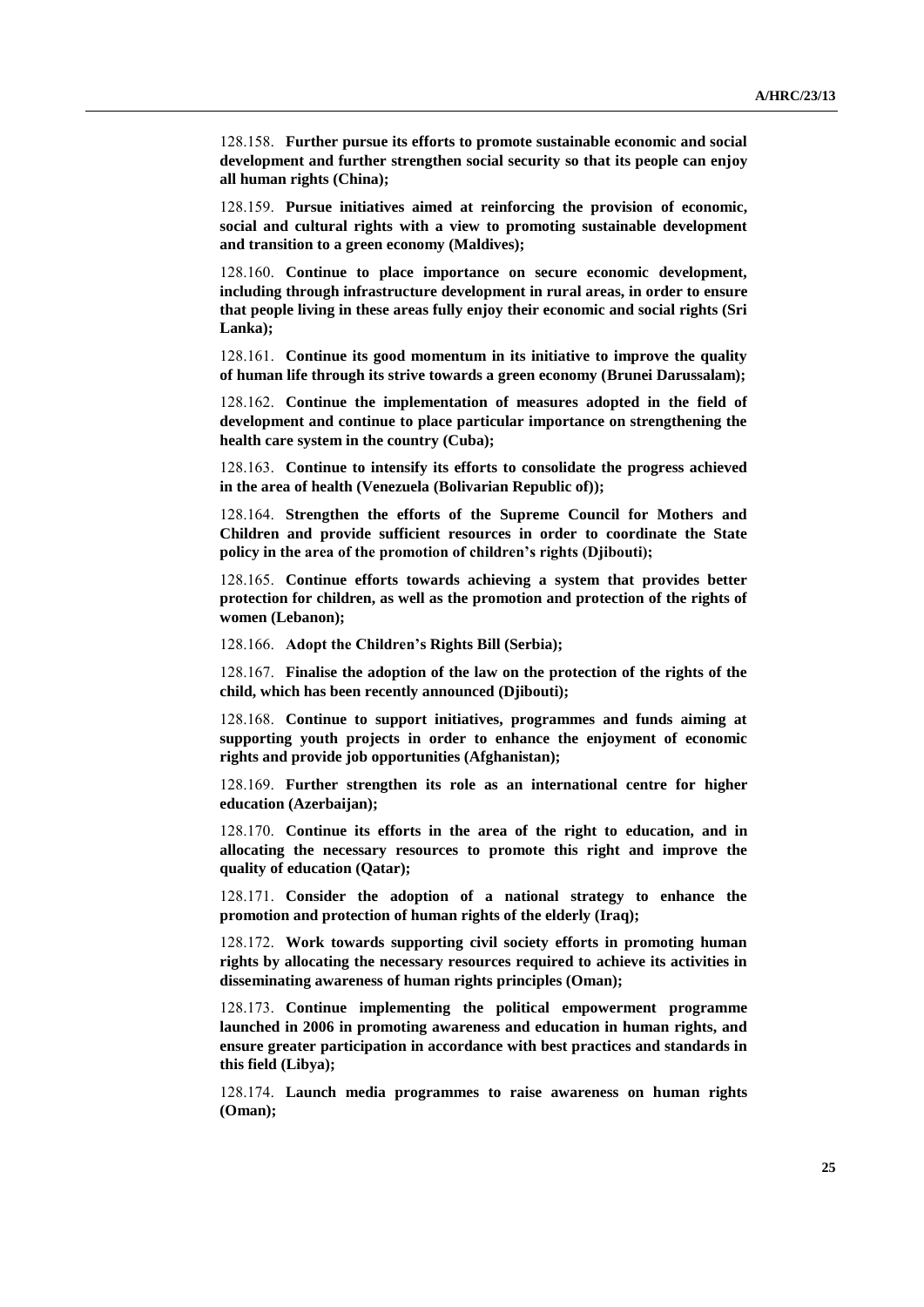128.175. **Continue to intensify cooperation with civil society organisations in order to debate on human rights issues and coordinate their follow-up and implementation on the ground (Pakistan);**

128.176. **Formulate human rights training programmes to spread awareness among the civil service, particularly law enforcement officials and members of the judiciary (Qatar);**

128.177. **Continue with the legal and legislative reforms at the national level to strengthen and protect human rights in accordance with international standards and in harmony with the cultural values of the people of the United Arab Emirates (Saudi Arabia);**

128.178. **Continue efforts to spread the culture of human rights through educational curriculums and the media (Saudi Arabia);**

128.179. **Continue making contribution by providing support to developing countries in order to improve the enjoyment of human rights in these countries (Afghanistan);**

128.180. **Continue its efforts to respond positively to requests to restore stolen assets to their rightful owners and to cooperate in the extradition of those involved in human rights violations and corruption cases (Tunisia);**

129. **All conclusions and/or recommendations contained in the present report reflect the position of the submitting State(s) and/or the State under review. They should not be construed as endorsed by the Working Group as a whole.**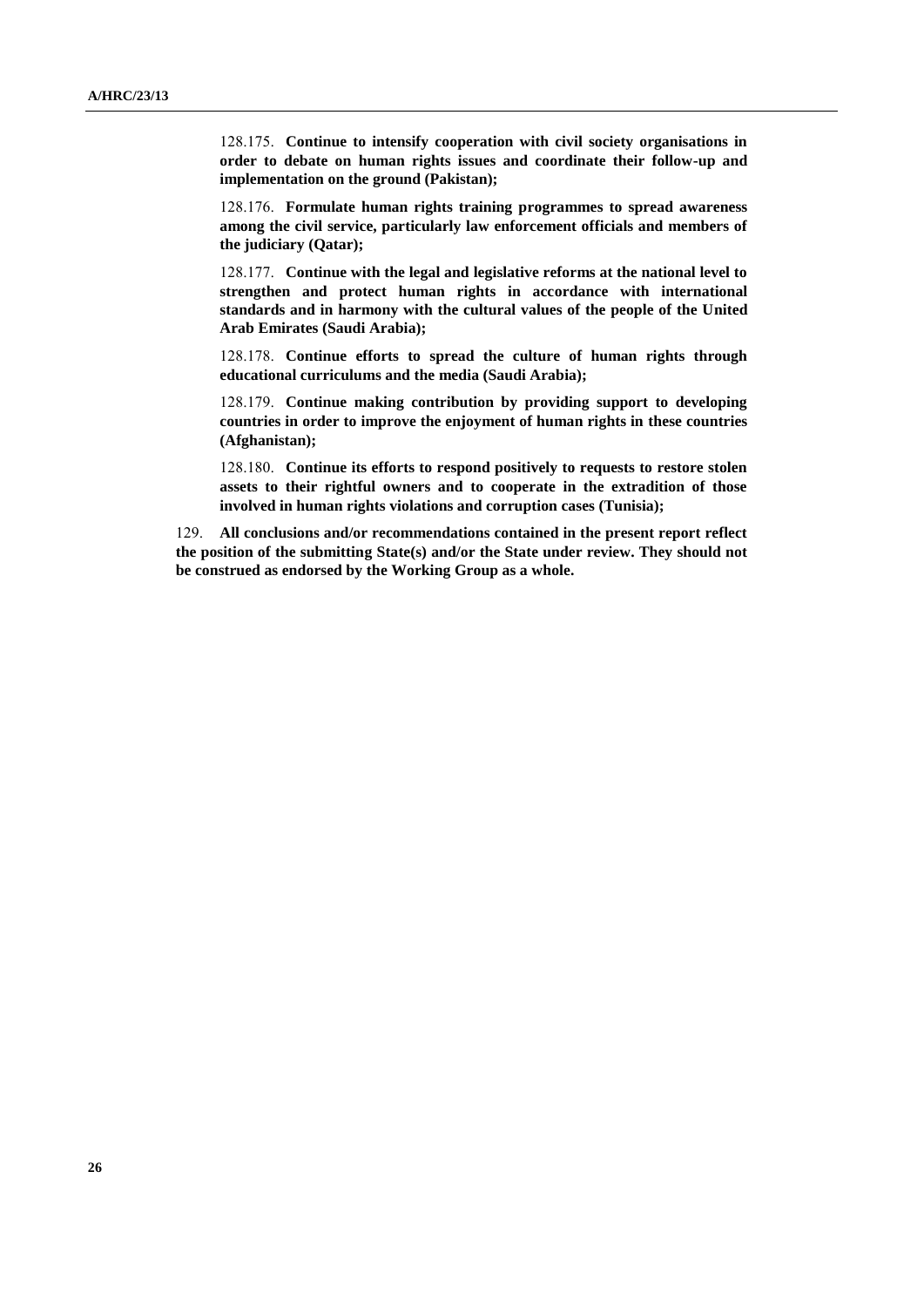# **Annex**

#### **Composition of the delegation**

The delegation of the United Arab Emirates was headed by the Minister of Foreign Affairs, HE Dr Anwar Mohammad Gargash and composed of the following members:

- H.E. Dr. Abdulrahim Yousif **ALAWADI**, Assistant Foreign Minister for Legal Affairs;
- H.E. Mr. Obaid Salem **AL ZAABI**, Ambassador / Permanent Representative, UAE Mission – Geneva;
- H.E. Sheikh Sultan Bin Hamdan **AL NAHYAN**, *Ministry of Foreign Affairs;*
- H.E. Dr. Saeed Mohamed Abdulla **ALGHUFLI**, Asst. Secretary General, Ministry of Federal National Council Affairs;
- H.E. Dr. Mahmoud Mohamed Abdulla **FIKRI**, Asst. Under Secretary, Ministry of Health;
- H.E. Mr. Hussain Saeed Abdulla Ahmad **ALSHAIKH**, *Asst. Under Sec., Ministry of Social Affairs;*
- H.E. Mr. Maher Hamad Ali Obaid **ALOBAD**, *Undersecretary assistant of InspectionAffairs, Ministry of Labor;*
- H.E. Mr. Sultan Majed **AL ALI**, *Ministry of Foreign Affairs;*
- H.E. Mr. Adel Issa **AL MAHRI**, *Ministry of Foreign Affairs;*
- H.E. Mr. Ali Matar **AL MANA'EE**, *Ministry of Foreign Affairs;*
- H.E. Mr. Abdulrahman Ali **ALSHAMSI,** *Secretariat of the Federal National Council;*
- H.E. Mr. Rashed Saeed **AL AMERI**, Ministry of Presidential Affairs;
- H.E. Shaikha Khawla Ebrahim Ahmed **AL MUALLA***, Ministry of Education*;
- H.E. Mr. Ahmed Humaid **ALMARZROUEI**, Red Crescent Authority;
- H.E. Mr. Ahmed Mohamed Nekhaira Alsaab **ALMUHARRAMI**, *Ministry of Interior;*
- Mr. Abdalla Ali Saeed Binsaho **ALSUWAIDI**, *Ministry of Interior;*
- Mr. Hassan Ali MIRZA **ABDULRAHMAN,** *Ministry of Interior;*
- H.E. Mrs. Noura Khalifa **AL SUWAIDI**, *General Women's Union;*
- H.E. Mr. Ebrahim Obaid Ali **AL-ALI,** *Head of Appeal Court - Ministry of Justice;*
- H.E.Mr. Mohamed Abdalla ALMUR, Dubai Police Headquarters;
- H.E. Mrs. Afra Rashed Eid **ALBASTI**, *Women and Child Foundation of Dubai,*
- H.E. Mrs. Sara Ibrahim Abdulaziz **SHOHAIL,** *Shelters;*
- Mrs. Hassa Eissa **ABU HUMAID***, Ministry of Cabinet Affairs;*